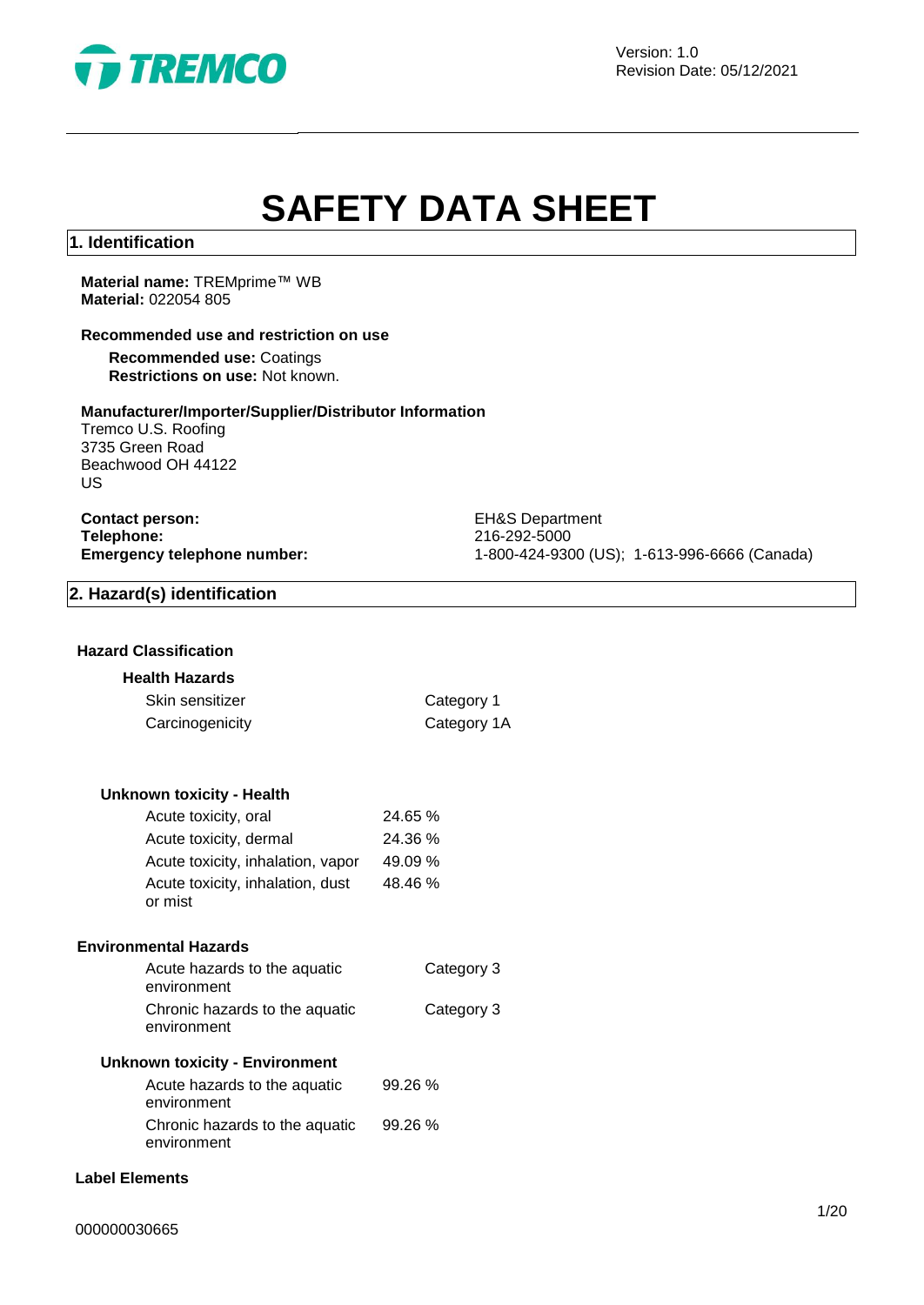

**Hazard Symbol:**

| <b>Signal Word:</b>                           | Danger                                                                                                                                                                                                                                                                                                                                                                                                               |
|-----------------------------------------------|----------------------------------------------------------------------------------------------------------------------------------------------------------------------------------------------------------------------------------------------------------------------------------------------------------------------------------------------------------------------------------------------------------------------|
| <b>Hazard Statement:</b>                      | May cause an allergic skin reaction.<br>May cause cancer.<br>Harmful to aquatic life with long lasting effects.                                                                                                                                                                                                                                                                                                      |
| Precautionary<br><b>Statements</b>            |                                                                                                                                                                                                                                                                                                                                                                                                                      |
| <b>Prevention:</b>                            | Obtain special instructions before use. Do not handle until all safety<br>precautions have been read and understood. Avoid breathing<br>dust/fume/gas/mist/vapors/spray. Contaminated work clothing should not be<br>allowed out of the workplace. Avoid release to the environment. Wear<br>protective gloves/protective clothing/eye protection/face protection. Use<br>personal protective equipment as required. |
| <b>Response:</b>                              | IF ON SKIN: Wash with plenty of soap and water. Wash contaminated<br>clothing before reuse. If skin irritation or rash occurs: Get medical<br>advice/attention. Specific treatment (see supplemental first aid instructions<br>on this label). IF exposed or concerned: Get medical advice/attention.                                                                                                                |
| Storage:                                      | Store locked up.                                                                                                                                                                                                                                                                                                                                                                                                     |
| Disposal:                                     | Dispose of contents/ container to an approved facility in accordance with<br>local, regional, national and international regulations.                                                                                                                                                                                                                                                                                |
| Hazard(s) not otherwise<br>classified (HNOC): | None.                                                                                                                                                                                                                                                                                                                                                                                                                |

# **3. Composition/information on ingredients**

# **Mixtures**

| <b>Chemical Identity</b> | <b>CAS number</b> | Content in percent (%)* |
|--------------------------|-------------------|-------------------------|
|--------------------------|-------------------|-------------------------|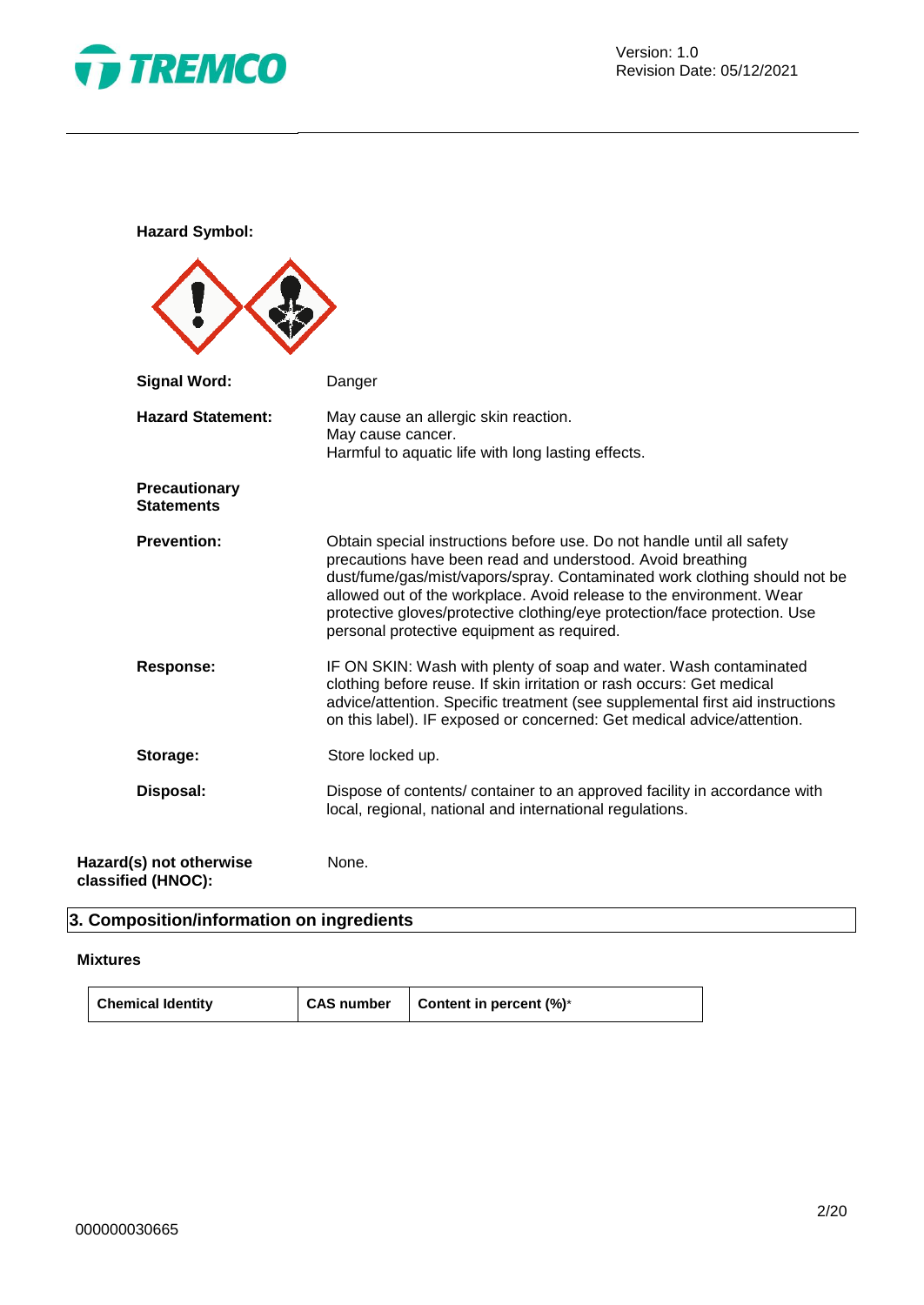

| Asphalt                     | 8052-42-4  | $10 - 20%$     |
|-----------------------------|------------|----------------|
| Oxidized asphalt            | 64742-93-4 | $1 - 5%$       |
| Paraffinic distillate       | 64742-04-7 | $1 - 5%$       |
| Cellulose                   | 9004-34-6  | $0.1 - 1\%$    |
| Barium boron oxide          | 13701-59-2 | $0.25 - 1\%$   |
| Wood rosin                  | 8050-09-7  | $0.1 - 1\%$    |
| Heavy paraffinic distillate | 64741-88-4 | $0.1 - 1\%$    |
| Clay                        | 1332-58-7  | $0.1 - 1\%$    |
| Nonylphenoxy ethoxylate     | 68412-54-4 | $0.1 - 0.25\%$ |

\* All concentrations are percent by weight unless ingredient is a gas. Gas concentrations are in percent by volume.

# **4. First-aid measures Description of necessary first-aid measures**

| Inhalation:                                              | Move to fresh air.                                                                                                                                                                                                                        |  |  |
|----------------------------------------------------------|-------------------------------------------------------------------------------------------------------------------------------------------------------------------------------------------------------------------------------------------|--|--|
| <b>Skin Contact:</b>                                     | Destroy or thoroughly clean contaminated shoes. Immediately<br>remove contaminated clothing and shoes and wash skin with soap<br>and plenty of water. If skin irritation or an allergic skin reaction<br>develops, get medical attention. |  |  |
| Eye contact:                                             | Rinse immediately with plenty of water.                                                                                                                                                                                                   |  |  |
| Ingestion:                                               | Rinse mouth thoroughly.                                                                                                                                                                                                                   |  |  |
| <b>Personal Protection for First-</b><br>aid Responders: | Self-contained breathing apparatus and full protective clothing must<br>be worn in case of fire.                                                                                                                                          |  |  |
| Most important symptoms/effects, acute and delayed       |                                                                                                                                                                                                                                           |  |  |
| <b>Symptoms:</b>                                         | May cause skin and eye irritation.                                                                                                                                                                                                        |  |  |
| Hazards:                                                 | No data available.                                                                                                                                                                                                                        |  |  |
|                                                          | Indication of immediate medical attention and special treatment needed                                                                                                                                                                    |  |  |
| Treatment:                                               | Symptoms may be delayed.                                                                                                                                                                                                                  |  |  |
| 5. Fire-fighting measures                                |                                                                                                                                                                                                                                           |  |  |
| <b>General Fire Hazards:</b>                             | No unusual fire or explosion hazards noted.                                                                                                                                                                                               |  |  |
| Suitable (and unsuitable) extinguishing media            |                                                                                                                                                                                                                                           |  |  |
| <b>Suitable extinguishing</b><br>media:                  | Use fire-extinguishing media appropriate for surrounding materials.                                                                                                                                                                       |  |  |
| <b>Unsuitable extinguishing</b><br>media:                | Do not use water jet as an extinguisher, as this will spread the fire.                                                                                                                                                                    |  |  |
| Specific hazards arising from<br>the chemical:           | During fire, gases hazardous to health may be formed.                                                                                                                                                                                     |  |  |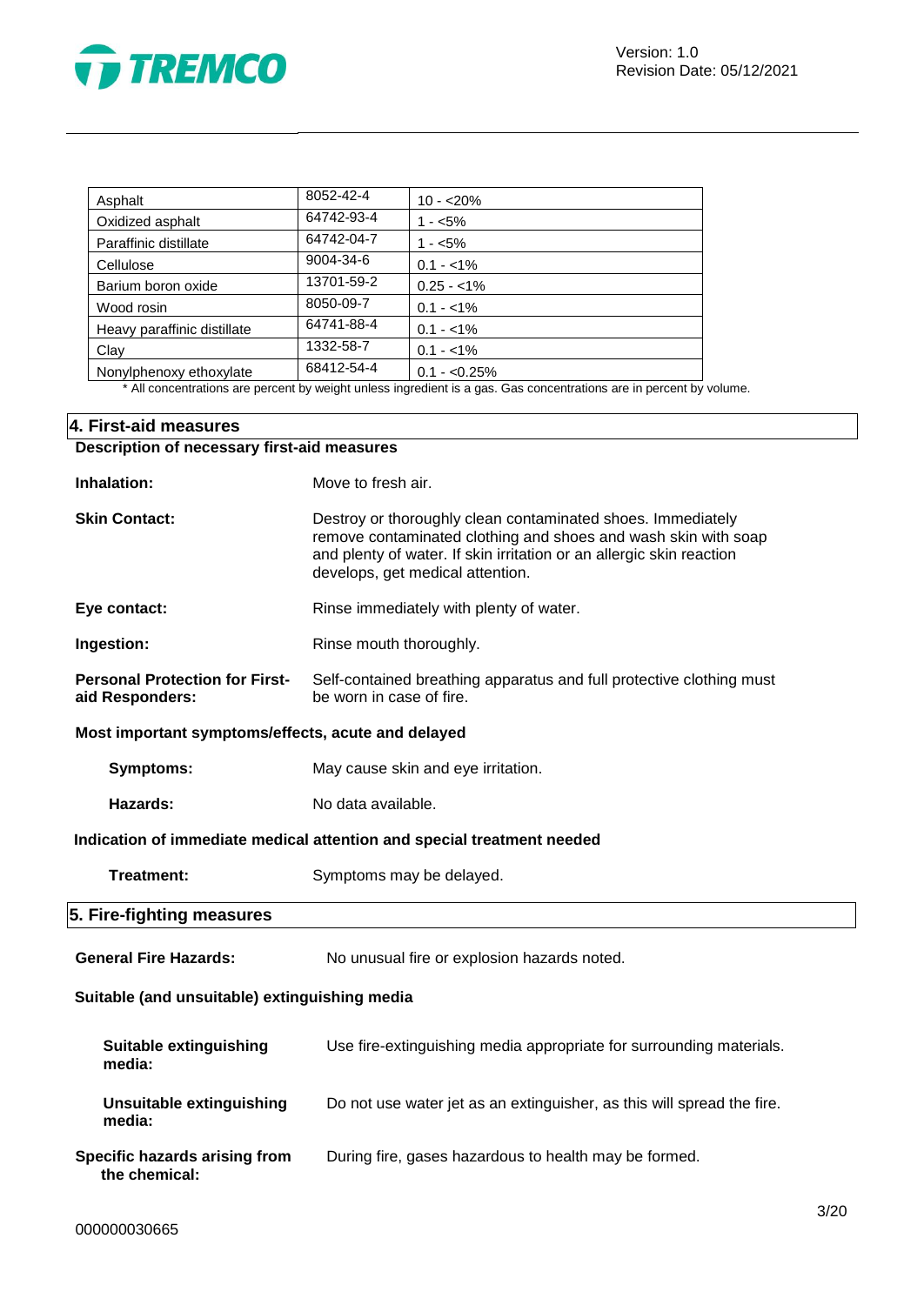

# **Special protective equipment and precautions for firefighters**

| Special fire fighting<br>procedures: | No data available.                                                      |
|--------------------------------------|-------------------------------------------------------------------------|
| Special protective equipment         | Self-contained breathing apparatus and full protective clothing must be |
| for fire-fighters:                   | worn in case of fire.                                                   |

#### **6. Accidental release measures**

| <b>Personal precautions,</b><br>protective equipment and<br>emergency procedures: | See Section 8 of the SDS for Personal Protective Equipment. Do not touch<br>damaged containers or spilled material unless wearing appropriate<br>protective clothing. Keep unauthorized personnel away.                                                                                                                                                                                  |
|-----------------------------------------------------------------------------------|------------------------------------------------------------------------------------------------------------------------------------------------------------------------------------------------------------------------------------------------------------------------------------------------------------------------------------------------------------------------------------------|
| <b>Accidental release measures:</b>                                               | In the event of a spill or accidental release, notify relevant authorities in<br>accordance with all applicable regulations.                                                                                                                                                                                                                                                             |
| <b>Methods and material for</b><br>containment and cleaning<br>up:                | Dam and absorb spillages with sand, earth or other non-combustible<br>material. Collect spillage in containers, seal securely and deliver for<br>disposal according to local regulations.                                                                                                                                                                                                |
| <b>Environmental Precautions:</b>                                                 | Avoid release to the environment. Prevent further leakage or spillage if safe<br>to do so.                                                                                                                                                                                                                                                                                               |
| 7. Handling and storage                                                           |                                                                                                                                                                                                                                                                                                                                                                                          |
| <b>Handling</b>                                                                   |                                                                                                                                                                                                                                                                                                                                                                                          |
| <b>Technical measures (e.g. Local</b><br>and general ventilation):                | Observe good industrial hygiene practices. Observe occupational exposure<br>limits and minimize the risk of inhalation of vapors and mist. Mechanical<br>ventilation or local exhaust ventilation may be required.                                                                                                                                                                       |
| Safe handling advice:                                                             | Do not handle until all safety precautions have been read and understood.<br>Obtain special instructions before use. Use personal protective equipment<br>as required. Avoid contact with eyes, skin, and clothing. Wash hands<br>thoroughly after handling. Provide adequate ventilation. Wear appropriate<br>personal protective equipment. Observe good industrial hygiene practices. |
| <b>Contact avoidance measures:</b>                                                | No data available.                                                                                                                                                                                                                                                                                                                                                                       |
| <b>Hygiene measures:</b>                                                          | Observe good industrial hygiene practices. Wash hands before breaks and<br>immediately after handling the product. Contaminated work clothing should<br>not be allowed out of the workplace. Avoid contact with skin.                                                                                                                                                                    |
| <b>Storage</b>                                                                    |                                                                                                                                                                                                                                                                                                                                                                                          |
| Safe storage conditions:                                                          | Store locked up.                                                                                                                                                                                                                                                                                                                                                                         |
| Safe packaging materials:                                                         | No data available.                                                                                                                                                                                                                                                                                                                                                                       |
|                                                                                   |                                                                                                                                                                                                                                                                                                                                                                                          |

# **8. Exposure controls/personal protection**

# **Control Parameters**

**Occupational Exposure Limits**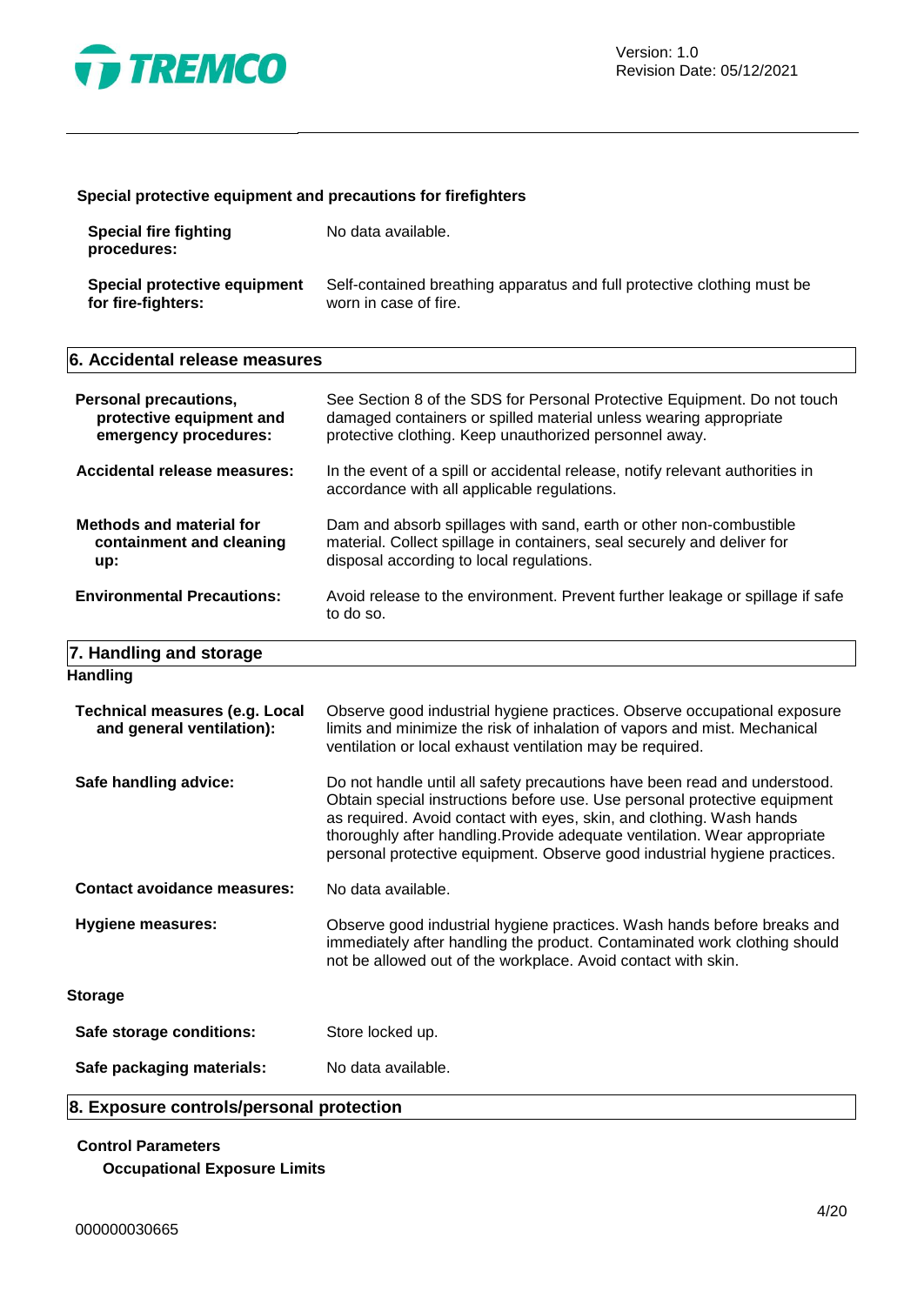

| <b>Chemical Identity</b>                                      | <b>Type</b> | <b>Exposure Limit Values</b>                            | <b>Source</b>                                                                                 |
|---------------------------------------------------------------|-------------|---------------------------------------------------------|-----------------------------------------------------------------------------------------------|
| Asphalt - Inhalable fume. - as<br>benzene solubles            | <b>TWA</b>  | $0.5 \,\mathrm{mg/m}$                                   | US. ACGIH Threshold Limit Values, as<br>amended (03 2018)                                     |
| Paraffinic distillate - Mist.                                 | PEL         | $5 \,\mathrm{mg/m}$                                     | US. OSHA Table Z-1 Limits for Air<br>Contaminants (29 CFR 1910.1000), as<br>amended (02 2006) |
| Cellulose                                                     | <b>TWA</b>  | 10 mg/m3                                                | US. ACGIH Threshold Limit Values, as<br>amended (2011)                                        |
| Cellulose - Total dust.                                       | <b>PEL</b>  | $15 \text{ mg/m}$                                       | US. OSHA Table Z-1 Limits for Air<br>Contaminants (29 CFR 1910.1000), as<br>amended (02 2006) |
| Cellulose - Respirable<br>fraction.                           | PEL         | $5$ mg/m $3$                                            | US. OSHA Table Z-1 Limits for Air<br>Contaminants (29 CFR 1910.1000), as<br>amended (02 2006) |
| Barium boron oxide - as Ba                                    | <b>TWA</b>  | $0.5$ mg/m $3$                                          | US. ACGIH Threshold Limit Values, as<br>amended (2011)                                        |
|                                                               | PEL         | $0.5$ mg/m $3$                                          | US. OSHA Table Z-1 Limits for Air<br>Contaminants (29 CFR 1910.1000), as<br>amended (02 2006) |
| Wood rosin - Inhalable<br>fraction. - as total Resin<br>Acids | <b>TWA</b>  | $0.001$ mg/m3                                           | US. ACGIH Threshold Limit Values, as<br>amended (01 2020)                                     |
| Heavy paraffinic distillate -<br>Inhalable fraction.          | <b>TWA</b>  | $5 \text{ mg/m}$                                        | US. ACGIH Threshold Limit Values, as<br>amended (2011)                                        |
| Heavy paraffinic distillate                                   | PEL         | 500 ppm 2,000 mg/m3                                     | US. OSHA Table Z-1 Limits for Air<br>Contaminants (29 CFR 1910.1000), as<br>amended (02 2006) |
| Heavy paraffinic distillate -<br>Mist.                        | PEL         | $5 \overline{\mathrm{mg}}$ m3                           | US. OSHA Table Z-1 Limits for Air<br>Contaminants (29 CFR 1910.1000), as<br>amended (02 2006) |
| Clay - Respirable fraction.                                   | <b>TWA</b>  | $2 \text{ mg/m}$                                        | US. ACGIH Threshold Limit Values, as<br>amended (2011)                                        |
|                                                               | PEL         | $5 \,\mathrm{mg/m}$                                     | US. OSHA Table Z-1 Limits for Air<br>Contaminants (29 CFR 1910.1000), as<br>amended (02 2006) |
| Clay - Total dust.                                            | PEL         | 15 mg/m3                                                | US. OSHA Table Z-1 Limits for Air<br>Contaminants (29 CFR 1910.1000), as<br>amended (02 2006) |
|                                                               | <b>TWA</b>  | 50 millions of<br>particles per<br>cubic foot of<br>air | US. OSHA Table Z-3 (29 CFR 1910.1000), as<br>amended (03 2016)                                |
| Clay - Respirable fraction.                                   | <b>TWA</b>  | 15 millions of<br>particles per<br>cubic foot of<br>air | US. OSHA Table Z-3 (29 CFR 1910.1000), as<br>amended (03 2016)                                |
|                                                               | <b>TWA</b>  | $5 \text{ mg/m}$ 3                                      | US. OSHA Table Z-3 (29 CFR 1910.1000), as<br>amended (03 2016)                                |
| Clay - Total dust.                                            | <b>TWA</b>  | $15 \text{ mg/m}$                                       | US. OSHA Table Z-3 (29 CFR 1910.1000), as<br>amended (03 2016)                                |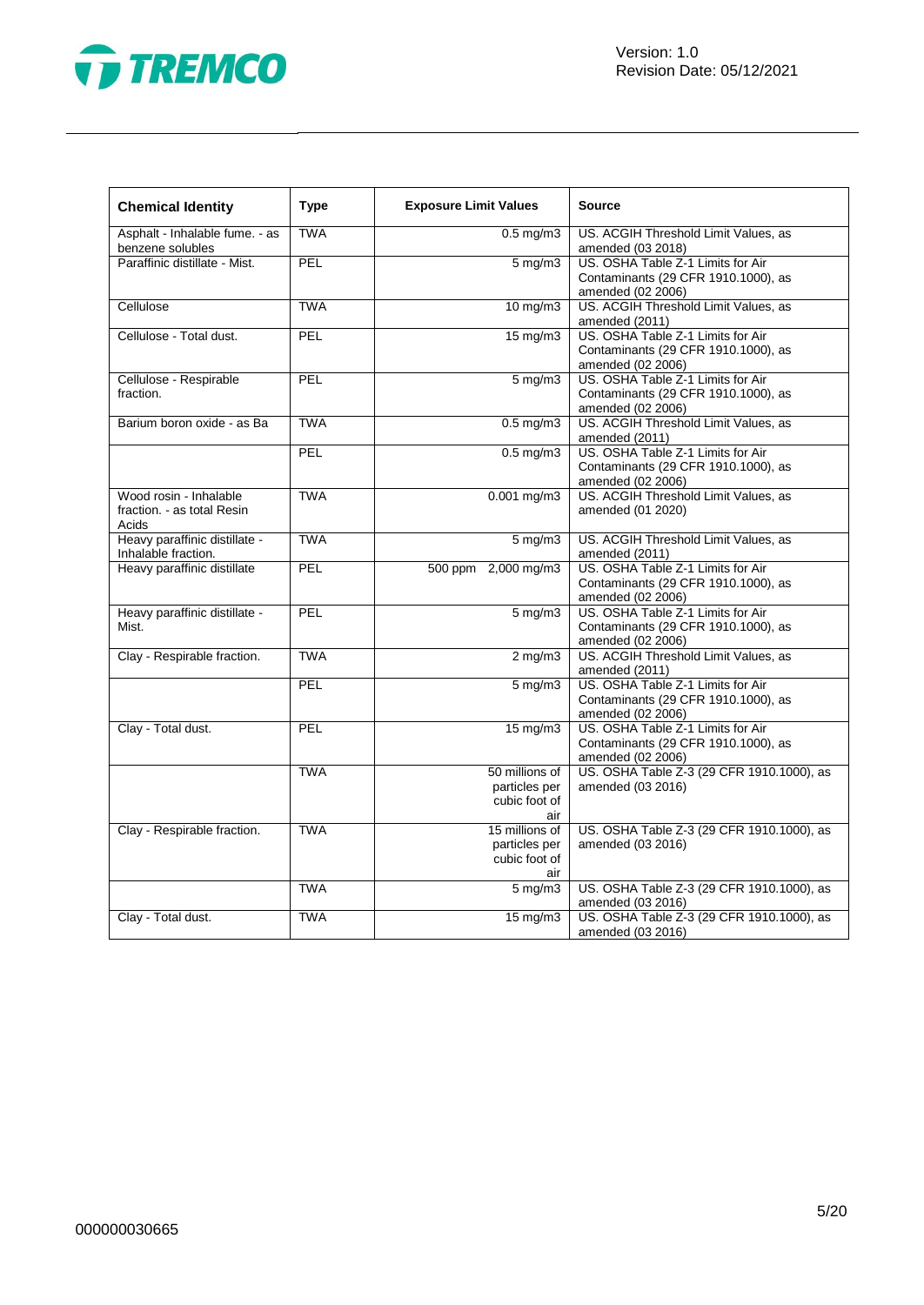

| <b>Chemical name</b>                                   | <b>Type</b> | <b>Exposure Limit Values</b> | <b>Source</b>                                                                                                                                                          |
|--------------------------------------------------------|-------------|------------------------------|------------------------------------------------------------------------------------------------------------------------------------------------------------------------|
| Asphalt - Aerosol, inhalable. -<br>as benzene solubles | <b>TWA</b>  | $0.5$ mg/m $3$               | Canada. British Columbia OELs. (Occupational<br>Exposure Limits for Chemical Substances,<br>Occupational Health and Safety Regulation<br>296/97, as amended) (07 2007) |
| Asphalt - Inhalable fraction. -<br>as benzene solubles | <b>TWA</b>  | $0.5$ mg/m $3$               | Canada. Ontario OELs. (Control of Exposure to<br>Biological or Chemical Agents), as amended<br>$(11\ 2010)$                                                            |
| Asphalt - Fume.                                        | <b>TWA</b>  | 5 mg/m3                      | Canada. Quebec OELs. (Ministry of Labor -<br>Regulation respecting occupational health and<br>safety), as amended (09 2017)                                            |
| Paraffinic distillate - Mist.                          | <b>TWA</b>  | $0.2$ mg/m $3$               | Canada. British Columbia OELs. (Occupational<br>Exposure Limits for Chemical Substances,<br>Occupational Health and Safety Regulation<br>296/97, as amended) (05 2013) |
| Paraffinic distillate - Mist.                          | <b>TWA</b>  | 5 mg/m3                      | Canada. Quebec OELs. (Ministry of Labor -<br>Regulation respecting occupational health and<br>safety), as amended (09 2017)                                            |
|                                                        | <b>STEL</b> | 10 mg/m3                     | Canada. Quebec OELs. (Ministry of Labor -<br>Regulation respecting occupational health and<br>safety), as amended (09 2017)                                            |
| Cellulose - Respirable<br>fraction.                    | <b>TWA</b>  | $3$ mg/m $3$                 | Canada. British Columbia OELs. (Occupational<br>Exposure Limits for Chemical Substances,<br>Occupational Health and Safety Regulation<br>296/97, as amended) (07 2007) |
| Cellulose - Total dust.                                | <b>TWA</b>  | 10 mg/m3                     | Canada. British Columbia OELs. (Occupational<br>Exposure Limits for Chemical Substances,<br>Occupational Health and Safety Regulation<br>296/97, as amended) (07 2007) |
| Cellulose                                              | <b>TWA</b>  | $10 \text{ mg/m}$            | Canada. Ontario OELs. (Control of Exposure to<br>Biological or Chemical Agents), as amended<br>(112010)                                                                |
| Cellulose - Total dust.                                | <b>TWA</b>  | 10 mg/m3                     | Canada. Quebec OELs. (Ministry of Labor -<br>Regulation respecting occupational health and<br>safety), as amended (09 2017)                                            |
| Barium boron oxide - as Ba                             | <b>TWA</b>  | $0.5$ mg/m $3$               | Canada. British Columbia OELs. (Occupational<br>Exposure Limits for Chemical Substances,<br>Occupational Health and Safety Regulation<br>296/97, as amended) (07 2007) |
| Barium boron oxide - as Ba                             | <b>TWA</b>  | $0.5$ mg/m $3$               | Canada. Ontario OELs. (Control of Exposure to<br>Biological or Chemical Agents), as amended<br>(112010)                                                                |
| Barium boron oxide - as Ba                             | <b>TWA</b>  | $0.5$ mg/m $3$               | Canada. Quebec OELs. (Ministry of Labor -<br>Regulation respecting occupational health and<br>safety), as amended (09 2017)                                            |
| Wood rosin - as<br>formaldehyde                        | TWA         | $0.1$ mg/m $3$               | Canada. Quebec OELs. (Ministry of Labor -<br>Regulation respecting occupational health and<br>safety), as amended (09 2017)                                            |
| Heavy paraffinic distillate -<br>Mist.                 | <b>TWA</b>  | $0.2$ mg/m $3$               | Canada. British Columbia OELs. (Occupational<br>Exposure Limits for Chemical Substances,<br>Occupational Health and Safety Regulation<br>296/97, as amended) (07 2007) |
|                                                        | <b>TWA</b>  | 1 $mg/m3$                    | Canada. British Columbia OELs. (Occupational<br>Exposure Limits for Chemical Substances,<br>Occupational Health and Safety Regulation<br>296/97, as amended) (07 2007) |
| Heavy paraffinic distillate -<br>Inhalable fraction.   | <b>TWA</b>  | $5 \text{ mg/m}$             | Canada. Ontario OELs. (Control of Exposure to<br>Biological or Chemical Agents), as amended<br>(06 2015)                                                               |
| Heavy paraffinic distillate -<br>Mist.                 | <b>TWA</b>  | 5 mg/m3                      | Canada. Quebec OELs. (Ministry of Labor -<br>Regulation respecting occupational health and<br>safety), as amended (09 2017)                                            |
|                                                        | STEL        | $10 \text{ mg/m}$            | Canada. Quebec OELs. (Ministry of Labor -<br>Regulation respecting occupational health and<br>safety), as amended (09 2017)                                            |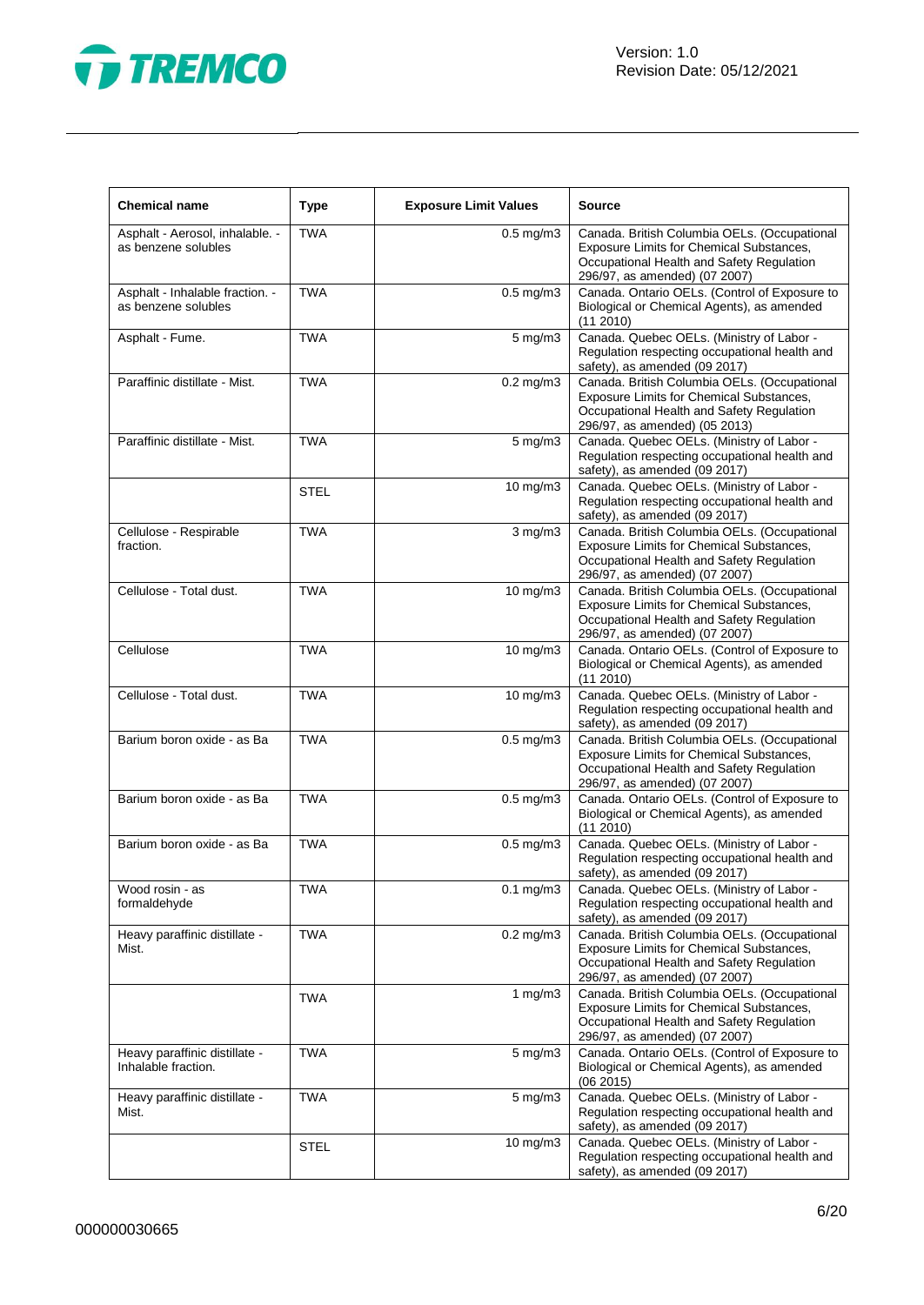

| Clay - Respirable.                      | <b>TWA</b>     |         | $2$ mg/m $3$   | Canada. British Columbia OELs. (Occupational<br>Exposure Limits for Chemical Substances,<br>Occupational Health and Safety Regulation<br>296/97, as amended) (07 2007) |
|-----------------------------------------|----------------|---------|----------------|------------------------------------------------------------------------------------------------------------------------------------------------------------------------|
| Clay - Respirable dust.                 | <b>TWA</b>     |         | $5$ mg/m $3$   | Canada. Quebec OELs. (Ministry of Labor -<br>Regulation respecting occupational health and<br>safety), as amended (09 2017)                                            |
| Clay - Respirable fraction.             | <b>TWA</b>     |         | $2$ mg/m $3$   | Canada. Ontario OELs. (Control of Exposure to<br>Biological or Chemical Agents), as amended<br>(08 2017)                                                               |
| Sodium hydroxide                        | <b>CEV</b>     |         | $2$ mg/m $3$   | Canada. Ontario OELs. (Control of Exposure to<br>Biological or Chemical Agents), as amended<br>$(12\ 2007)$                                                            |
| Sodium hydroxide                        | <b>CEILING</b> |         | $2$ mg/m $3$   | Canada. British Columbia OELs. (Occupational<br>Exposure Limits for Chemical Substances,<br>Occupational Health and Safety Regulation<br>296/97, as amended) (07 2007) |
| Sodium hydroxide                        | <b>CEILING</b> |         | $2$ mg/m $3$   | Canada. Quebec OELs. (Ministry of Labor -<br>Regulation respecting occupational health and<br>safety), as amended (09 2017)                                            |
| 2-Butoxyethanol (Glycol<br>ether)       | <b>TWA</b>     | 20 ppm  |                | Canada. British Columbia OELs. (Occupational<br>Exposure Limits for Chemical Substances,<br>Occupational Health and Safety Regulation<br>296/97, as amended) (07 2007) |
| 2-Butoxyethanol (Glycol<br>ether)       | <b>TWA</b>     | 20 ppm  |                | Canada. Ontario OELs. (Control of Exposure to<br>Biological or Chemical Agents), as amended<br>(11 2010)                                                               |
| 2-Butoxyethanol (Glycol<br>ether)       | <b>TWA</b>     | 20 ppm  | 97 mg/m3       | Canada. Quebec OELs. (Ministry of Labor -<br>Regulation respecting occupational health and<br>safety), as amended (09 2017)                                            |
| Silica, fused - Respirable<br>fraction. | <b>TWA</b>     |         | $0.1$ mg/m $3$ | Canada. Ontario OELs. (Control of Exposure to<br>Biological or Chemical Agents), as amended<br>(06 2015)                                                               |
| Silica, fused - Respirable<br>dust.     | <b>TWA</b>     |         | $0.1$ mg/m $3$ | Canada. Quebec OELs. (Ministry of Labor -<br>Regulation respecting occupational health and<br>safety), as amended (09 2017)                                            |
| Styrene                                 | TWA            | 35 ppm  |                | Canada. Ontario OELs. (Control of Exposure to<br>Biological or Chemical Agents), as amended<br>(11 2010)                                                               |
|                                         | STEL           | 100 ppm |                | Canada. Ontario OELs. (Control of Exposure to<br>Biological or Chemical Agents), as amended<br>(112010)                                                                |
| Styrene                                 | <b>STEL</b>    | 100 ppm | 426 mg/m3      | Canada. Quebec OELs. (Ministry of Labor -<br>Regulation respecting occupational health and<br>safety), as amended (09 2017)                                            |
|                                         | <b>TWA</b>     | 50 ppm  | 213 mg/m3      | Canada. Quebec OELs. (Ministry of Labor -<br>Regulation respecting occupational health and<br>safety), as amended (09 2017)                                            |
| Styrene                                 | <b>STEL</b>    | 40 ppm  |                | Canada. British Columbia OELs. (Occupational<br>Exposure Limits for Chemical Substances,<br>Occupational Health and Safety Regulation<br>296/97, as amended) (01 2020) |
|                                         | <b>TWA</b>     | 20 ppm  |                | Canada. British Columbia OELs. (Occupational<br>Exposure Limits for Chemical Substances,<br>Occupational Health and Safety Regulation<br>296/97, as amended) (01 2020) |
| Hydrogen sulfide                        | <b>CEILING</b> | 10 ppm  |                | Canada. British Columbia OELs. (Occupational<br>Exposure Limits for Chemical Substances,<br>Occupational Health and Safety Regulation<br>296/97, as amended) (07 2007) |
| Hydrogen sulfide                        | <b>STEL</b>    | 15 ppm  |                | Canada. Ontario OELs. (Control of Exposure to<br>Biological or Chemical Agents), as amended<br>(11 2010)                                                               |
|                                         | <b>TWA</b>     | 10 ppm  |                | Canada. Ontario OELs. (Control of Exposure to<br>Biological or Chemical Agents), as amended<br>(112010)                                                                |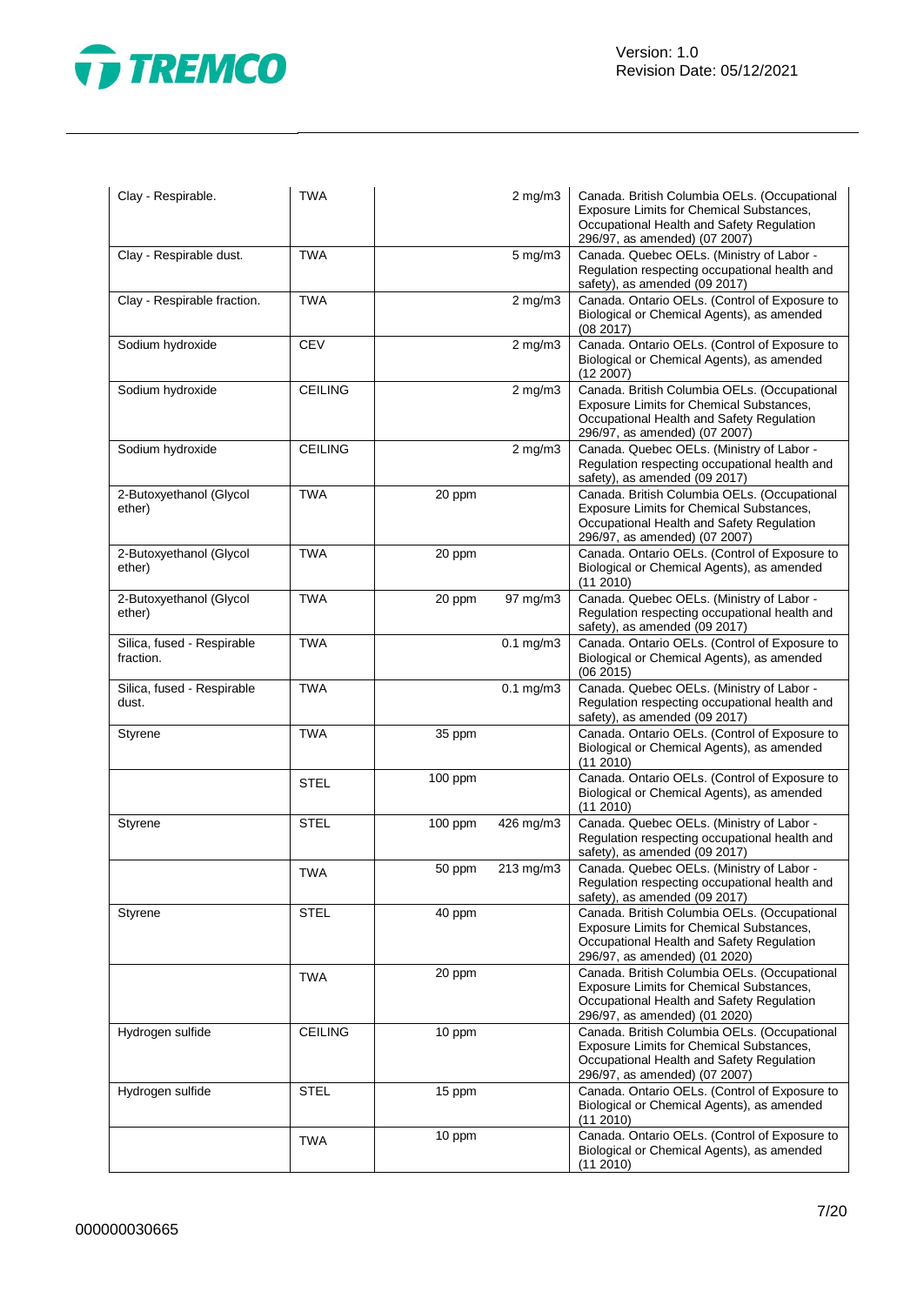

| Hydrogen sulfide | <b>TWA</b>  | 10 ppm    | $14$ mg/m $3$     | Canada. Quebec OELs. (Ministry of Labor -<br>Regulation respecting occupational health and<br>safety), as amended (09 2017)                                                   |
|------------------|-------------|-----------|-------------------|-------------------------------------------------------------------------------------------------------------------------------------------------------------------------------|
|                  | <b>STEL</b> | 15 ppm    | $21 \text{ mg/m}$ | Canada. Quebec OELs. (Ministry of Labor -<br>Regulation respecting occupational health and<br>safety), as amended (09 2017)                                                   |
| Ethylene oxide   | <b>TWA</b>  | $0.1$ ppm |                   | Canada. British Columbia OELs. (Occupational<br><b>Exposure Limits for Chemical Substances,</b><br>Occupational Health and Safety Regulation<br>296/97, as amended) (07 2007) |
|                  | <b>STEL</b> | 1 ppm     |                   | Canada. British Columbia OELs. (Occupational<br><b>Exposure Limits for Chemical Substances,</b><br>Occupational Health and Safety Regulation<br>296/97, as amended) (07 2007) |
| Ethylene oxide   | <b>STEL</b> | 10 ppm    | 18 mg/m3          | Canada. Ontario OELs. (Control of Exposure to<br>Biological or Chemical Agents), as amended<br>(062015)                                                                       |
|                  | <b>TWA</b>  | 1 ppm     | $1.8$ mg/m $3$    | Canada. Ontario OELs. (Control of Exposure to<br>Biological or Chemical Agents), as amended<br>(062015)                                                                       |
| Ethylene oxide   | <b>TWA</b>  | 1 ppm     | 1.8 mg/m3         | Canada. Quebec OELs. (Ministry of Labor -<br>Regulation respecting occupational health and<br>safety), as amended (09 2017)                                                   |
| p-Dioxane        | <b>TWA</b>  | 20 ppm    |                   | Canada. British Columbia OELs. (Occupational<br>Exposure Limits for Chemical Substances,<br>Occupational Health and Safety Regulation<br>296/97, as amended) (07 2007)        |
| p-Dioxane        | <b>TWA</b>  | 20 ppm    |                   | Canada. Ontario OELs. (Control of Exposure to<br>Biological or Chemical Agents), as amended<br>(11 2010)                                                                      |
| p-Dioxane        | <b>TWA</b>  | 20 ppm    | 72 mg/m3          | Canada. Quebec OELs. (Ministry of Labor -<br>Regulation respecting occupational health and<br>safety), as amended (12 2008)                                                   |

#### **Appropriate Engineering Controls**

Observe good industrial hygiene practices. Observe occupational exposure limits and minimize the risk of inhalation of vapors and mist. Mechanical ventilation or local exhaust ventilation may be required.

#### **Individual protection measures, such as personal protective equipment**

| <b>General information:</b>                       | Use personal protective equipment as required.                                                                                                                                                                        |
|---------------------------------------------------|-----------------------------------------------------------------------------------------------------------------------------------------------------------------------------------------------------------------------|
| <b>Eye/face protection:</b>                       | Wear goggles/face shield.                                                                                                                                                                                             |
| <b>Skin Protection</b><br><b>Hand Protection:</b> | Use suitable protective gloves if risk of skin contact.                                                                                                                                                               |
| Other:                                            | Wear chemical-resistant gloves, footwear, and protective clothing<br>appropriate for the risk of exposure. Contact health and safety professional<br>or manufacturer for specific information.                        |
| <b>Respiratory Protection:</b>                    | In case of inadequate ventilation use suitable respirator. Seek advice from<br>local supervisor.                                                                                                                      |
| Hygiene measures:                                 | Observe good industrial hygiene practices. Wash hands before breaks and<br>immediately after handling the product. Contaminated work clothing should<br>not be allowed out of the workplace. Avoid contact with skin. |

# **9. Physical and chemical properties**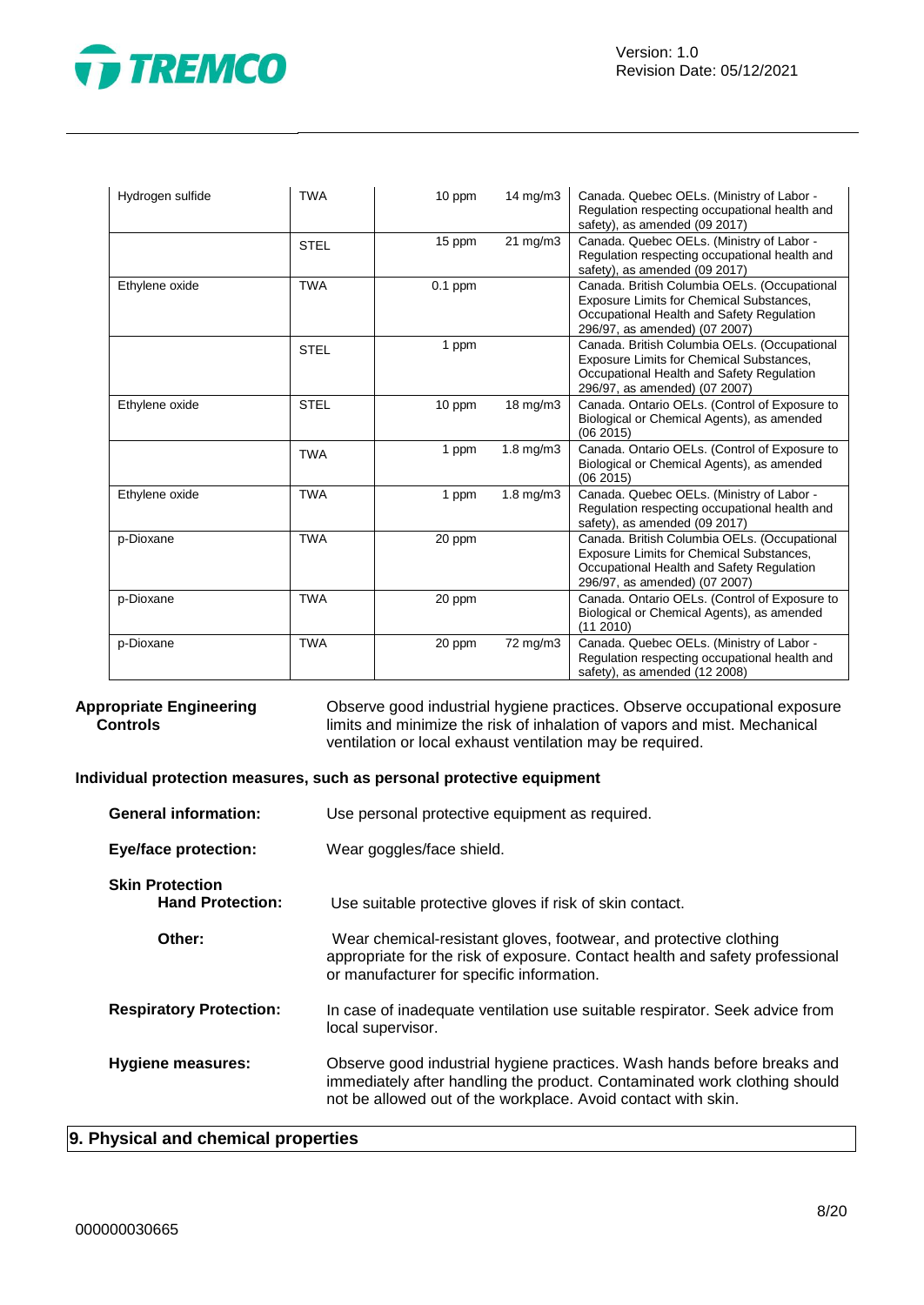

# **Appearance**

| <b>Physical state:</b>                                | liquid                                                                                         |
|-------------------------------------------------------|------------------------------------------------------------------------------------------------|
| Form:                                                 | liquid                                                                                         |
| Color:                                                | <b>Brown</b>                                                                                   |
| Odor:                                                 | Slight odor                                                                                    |
| <b>Odor threshold:</b>                                | No data available.                                                                             |
| pH:                                                   | 9                                                                                              |
| <b>Melting point/freezing point:</b>                  | No data available.                                                                             |
| Initial boiling point and boiling range:              | > 100 °C > 212 °F                                                                              |
| <b>Flash Point:</b>                                   | > 93 °C > 199 °F                                                                               |
| <b>Evaporation rate:</b>                              | Slower than Ether                                                                              |
| Flammability (solid, gas):                            | <b>No</b>                                                                                      |
| Upper/lower limit on flammability or explosive limits |                                                                                                |
| Flammability limit - upper (%):                       | No data available.                                                                             |
| Flammability limit - lower (%):                       | No data available.                                                                             |
| <b>Explosive limit - upper:</b>                       | No data available.                                                                             |
| <b>Explosive limit - lower:</b>                       | No data available.                                                                             |
| Vapor pressure:                                       | No data available.                                                                             |
| Vapor density:                                        | Vapors are heavier than air and may travel along the floor and<br>in the bottom of containers. |
| <b>Relative density:</b>                              | 1.022                                                                                          |
| Solubility(ies)                                       |                                                                                                |
| <b>Solubility in water:</b>                           | Dispersible                                                                                    |
| Solubility (other):                                   | No data available.                                                                             |
| Partition coefficient (n-octanol/water):              | No data available.                                                                             |
| Auto-ignition temperature:                            | No data available.                                                                             |
| <b>Decomposition temperature:</b>                     | No data available.                                                                             |
| <b>Viscosity:</b>                                     | No data available.                                                                             |

# **10. Stability and reactivity**

| <b>Reactivity:</b>                                 | No data available.                                                                                 |
|----------------------------------------------------|----------------------------------------------------------------------------------------------------|
| <b>Chemical Stability:</b>                         | Material is stable under normal conditions.                                                        |
| <b>Possibility of hazardous</b><br>reactions:      | No data available.                                                                                 |
| Conditions to avoid:                               | Avoid heat or contamination.                                                                       |
| <b>Incompatible Materials:</b>                     | Avoid contact with oxidizing agents (e.g. nitric acid, peroxides and<br>chromates).                |
| <b>Hazardous Decomposition</b><br><b>Products:</b> | Thermal decomposition or combustion may liberate carbon oxides and<br>other toxic gases or vapors. |
| 11. Toxicological information                      |                                                                                                    |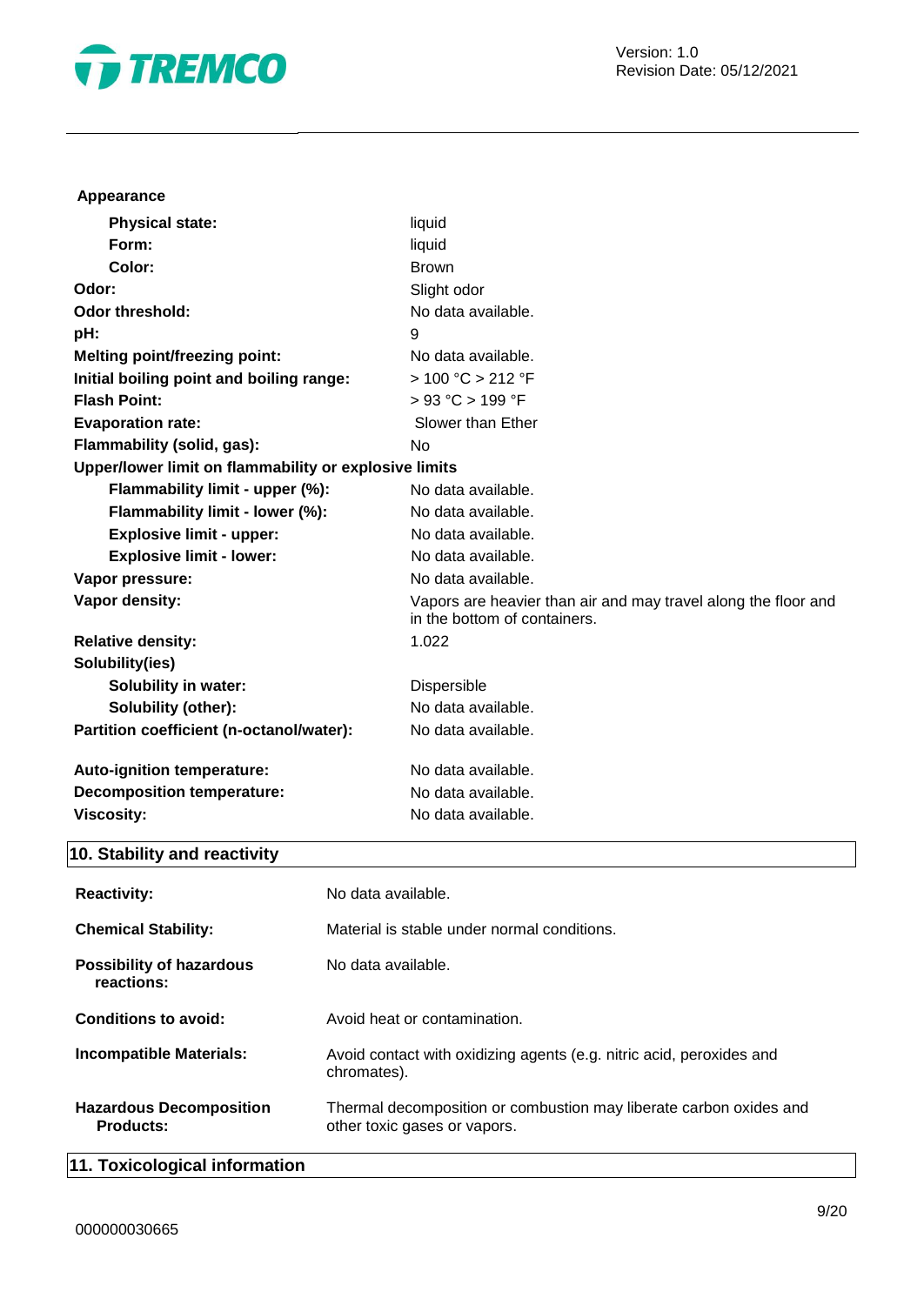

# **Information on likely routes of exposure**

| Inhalation:                                           | In high concentrations, vapors, fumes or mists may irritate nose, throat and<br>mucus membranes. |
|-------------------------------------------------------|--------------------------------------------------------------------------------------------------|
| <b>Skin Contact:</b>                                  | May cause an allergic skin reaction.                                                             |
| Eye contact:                                          | Eye contact is possible and should be avoided.                                                   |
| Ingestion:                                            | May be ingested by accident. Ingestion may cause irritation and malaise.                         |
|                                                       | Symptoms related to the physical, chemical and toxicological characteristics                     |
| Inhalation:                                           | No data available.                                                                               |
| <b>Skin Contact:</b>                                  | No data available.                                                                               |
| Eye contact:                                          | No data available.                                                                               |
| Ingestion:                                            | No data available.                                                                               |
| Information on toxicological effects                  |                                                                                                  |
| Acute toxicity (list all possible routes of exposure) |                                                                                                  |
| Oral<br><b>Product:</b>                               |                                                                                                  |
| Specified substance(s):<br>Asphalt                    | LD 50 (Rat): $> 5,000$ mg/kg                                                                     |
| Oxidized asphalt                                      | LD 50 (Rat): $> 5,000$ mg/kg                                                                     |
| Paraffinic distillate                                 | LD 50 (Rat): $> 5,000$ mg/kg                                                                     |
| Cellulose                                             | LD 50 (Rat): 5,001 mg/kg                                                                         |
| Barium boron oxide                                    | LD 50 (Rat): 850 mg/kg                                                                           |
| Wood rosin                                            | LD 50 (Rat): $> 1,000 - < 2,000$ mg/kg                                                           |
| Heavy paraffinic distillate                           | LD 50 (Rat): $> 5,000$ mg/kg                                                                     |
| Clay                                                  | LD 50 (Rat): $> 5,000$ mg/kg                                                                     |
| Nonylphenoxy ethoxylate                               | LD 50 (Rat): 5,000 mg/kg                                                                         |

# **Dermal**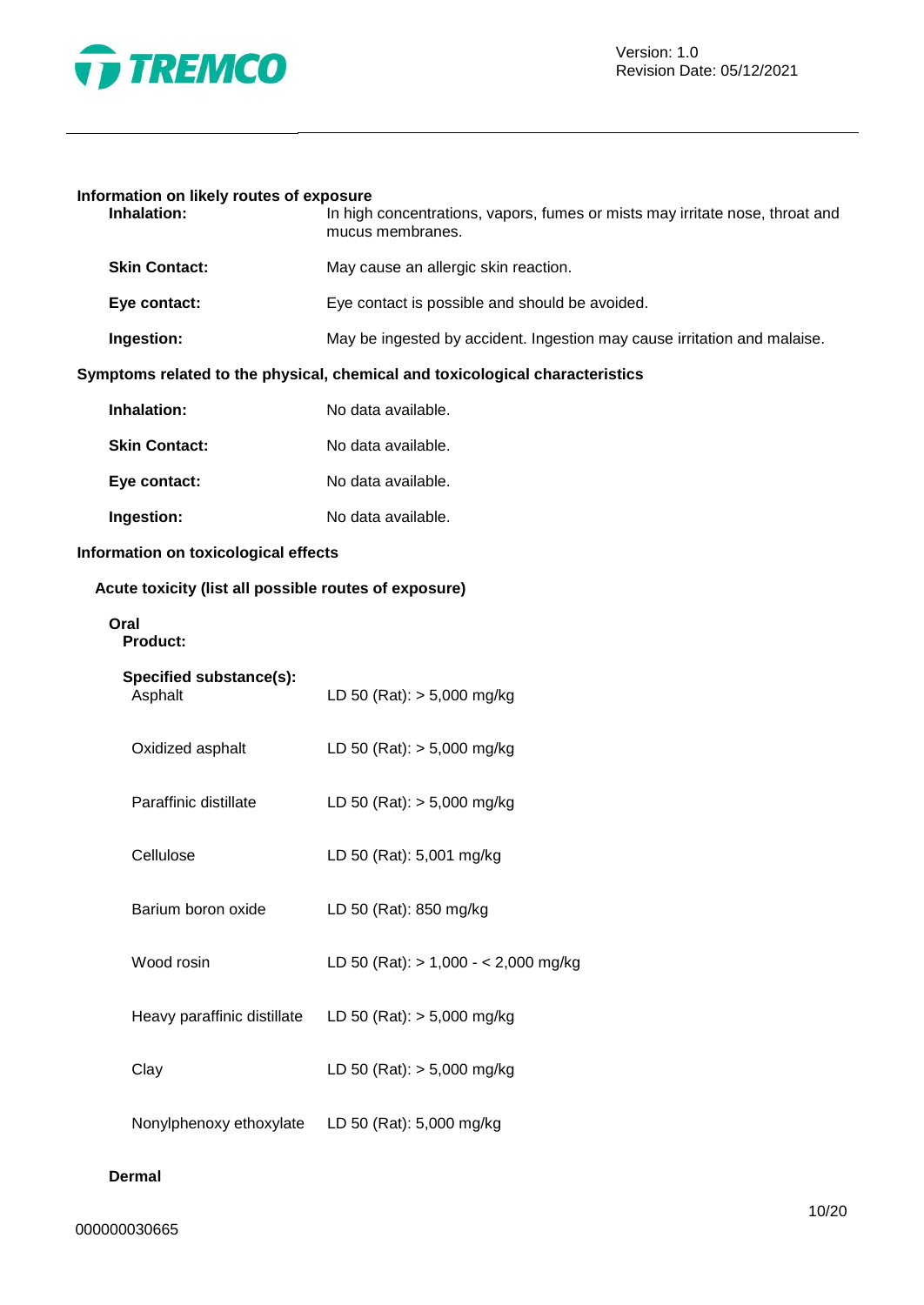

| <b>Product:</b>                                     | ATEmix: 6,863.11 mg/kg      |  |
|-----------------------------------------------------|-----------------------------|--|
| <b>Inhalation</b><br><b>Product:</b>                |                             |  |
| Specified substance(s):<br>Asphalt                  | LC 50 (Rat): $> 94.4$ mg/m3 |  |
| Oxidized asphalt                                    | LC 50 (Rat): $> 94.4$ mg/m3 |  |
| Paraffinic distillate                               | LC 50 (Rat): $>$ 5 mg/l     |  |
| Cellulose                                           | LC 50 (Rabbit): 20.1 mg/l   |  |
| Barium boron oxide                                  | LC 50 (Rat): $> 21.7$ mg/l  |  |
| Heavy paraffinic distillate LC 50 (Rat): 2.18 mg/l  |                             |  |
| Clay                                                | LC 50 (Rat): $>$ 5 mg/l     |  |
|                                                     |                             |  |
| <b>Repeated dose toxicity</b><br>Product:           | No data available.          |  |
| <b>Skin Corrosion/Irritation</b><br><b>Product:</b> | No data available.          |  |
| Specified substance(s):                             |                             |  |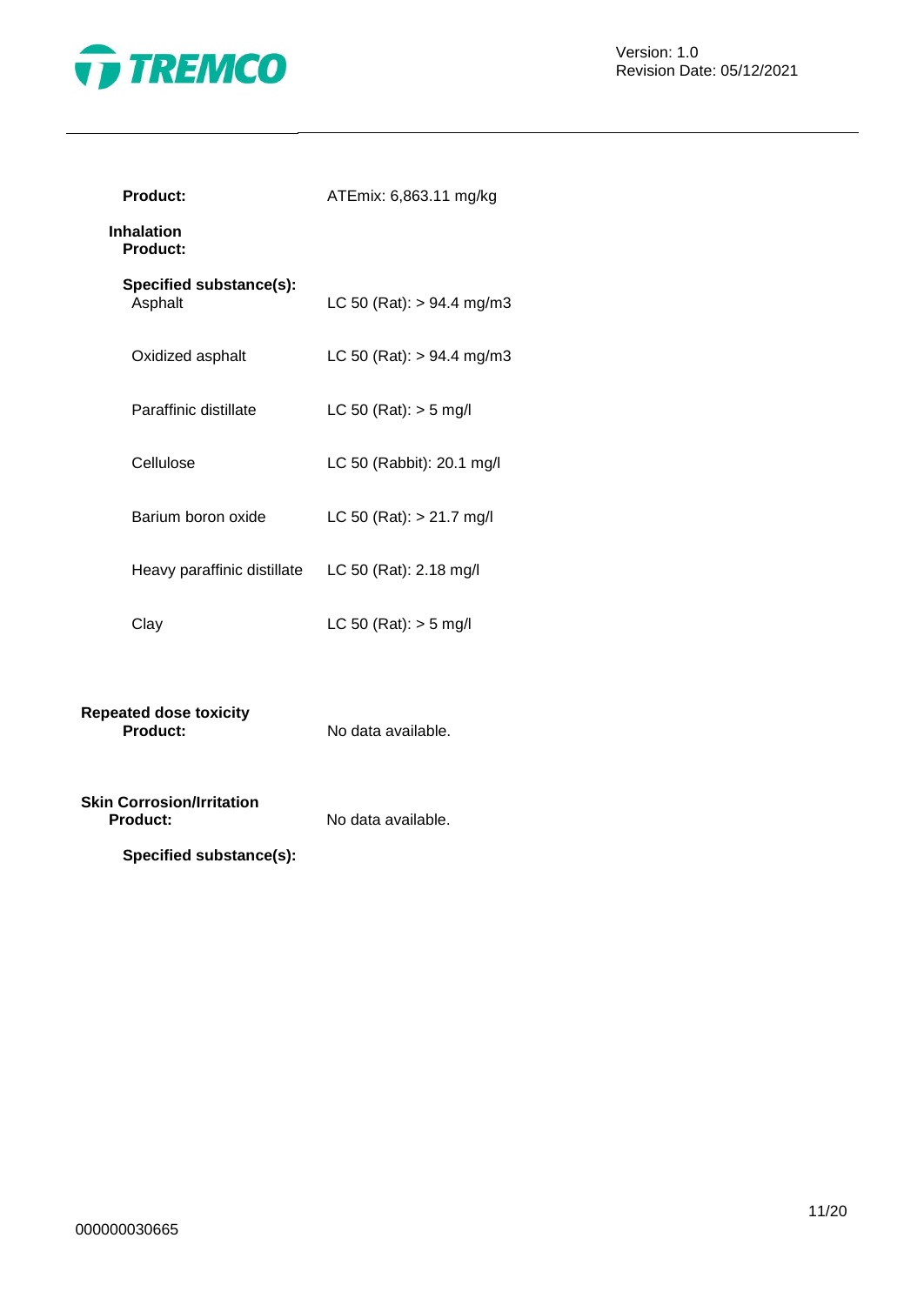

| Asphalt                        | in vivo (Rabbit): Not irritant, 24 - 72 h                                                          |
|--------------------------------|----------------------------------------------------------------------------------------------------|
| Oxidized asphalt               | in vivo (Rabbit): Not irritant, 24 - 72 h                                                          |
| Paraffinic distillate          | in vivo (Rabbit): Not classified under EU DSD criteria; exposure period was<br>24 hours, 24 - 72 h |
| Barium boron oxide             | in vivo (Rabbit): Not irritant, 24 h                                                               |
| Wood rosin                     | in vivo (Rabbit): Not irritant, 24 - 72 h                                                          |
| Heavy paraffinic<br>distillate | in vivo (Rabbit): Not irritant, 24 - 72 h                                                          |
| Nonylphenoxy<br>ethoxylate     | in vivo (Rabbit): Category 2, 24 - 72 h                                                            |

# **Serious Eye Damage/Eye Irritation**

| 'roduct:<br>Specified substance(s): | No data available.                  |
|-------------------------------------|-------------------------------------|
| Asphalt                             | Rabbit, 24 hrs: Not irritating      |
| Oxidized asphalt                    | Rabbit, 24 hrs: Not irritating      |
| Paraffinic distillate               | Rabbit, 24 - 72 hrs: Not irritating |
| Wood rosin                          | Rabbit, 24 hrs: Irritating          |
| Heavy paraffinic<br>distillate      | Rabbit, 24 hrs: Not irritating      |
| Nonylphenoxy<br>ethoxylate          | Rabbit, 24 - 72 hrs: Category 2B    |

#### **Respiratory or Skin Sensitization Product:** No data available.

**Carcinogenicity**

**Product:** No data available.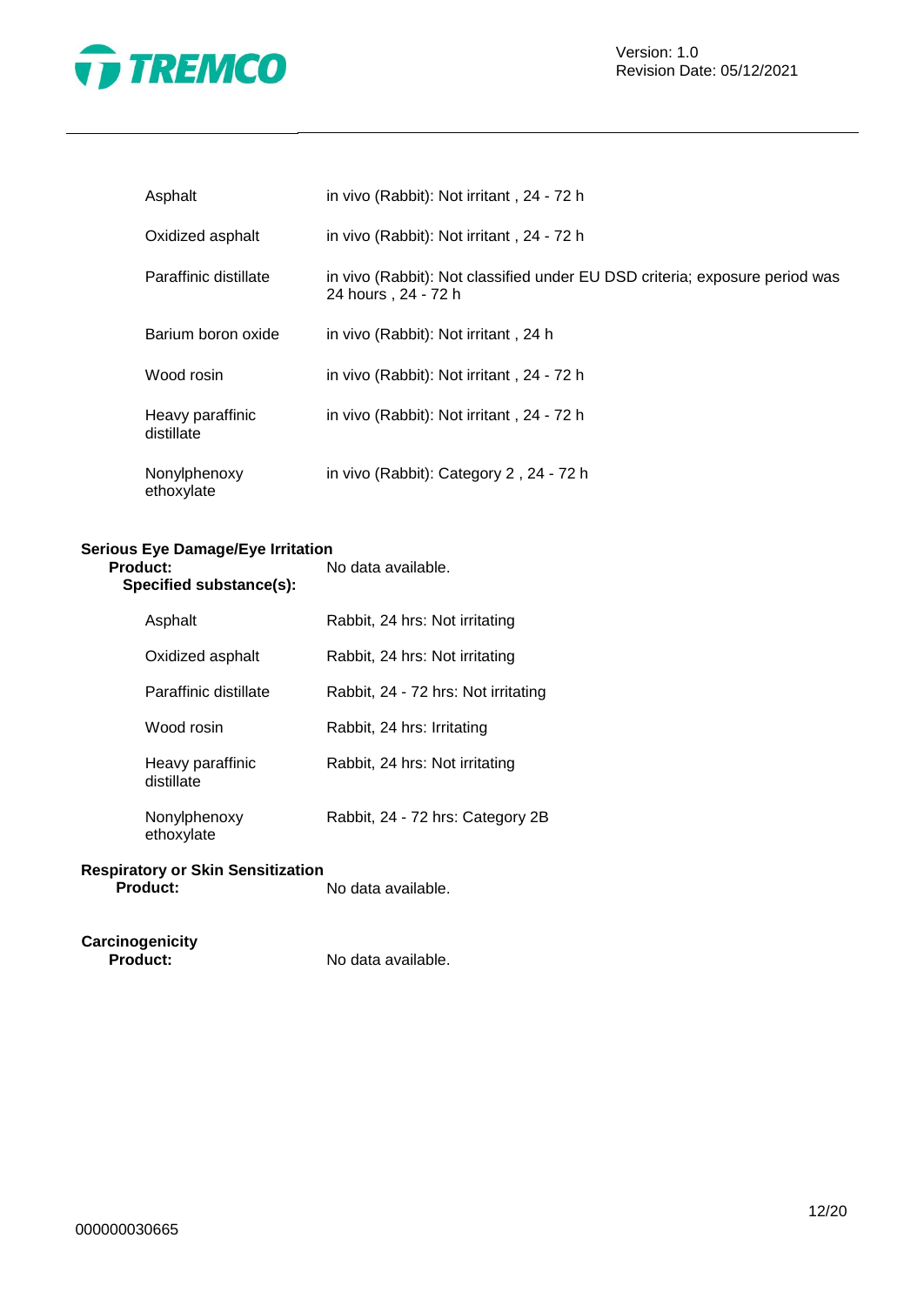

#### **IARC Monographs on the Evaluation of Carcinogenic Risks to Humans:**

| Asphalt                        | Overall evaluation: Possibly carcinogenic to humans.                                                                 |
|--------------------------------|----------------------------------------------------------------------------------------------------------------------|
| Oxidized asphalt               | Overall evaluation: Probably carcinogenic to humans.                                                                 |
| Paraffinic distillate          | Overall evaluation: Carcinogenic to humans.                                                                          |
| Heavy paraffinic<br>distillate | Overall evaluation: Not classifiable as to carcinogenicity to humans. Overall<br>evaluation: Carcinogenic to humans. |

# **US. National Toxicology Program (NTP) Report on Carcinogens:**

Known To Be Human Carcinogen. Heavy paraffinic Known To Be Human Carcinogen. distillate

#### **US. OSHA Specifically Regulated Substances (29 CFR 1910.1001-1050), as amended:** No carcinogenic components identified

### **Germ Cell Mutagenicity**

| In vitro<br><b>Product:</b>                                           | No data available. |
|-----------------------------------------------------------------------|--------------------|
| In vivo<br><b>Product:</b>                                            | No data available. |
| <b>Reproductive toxicity</b><br>Product:                              | No data available. |
| Specific Target Organ Toxicity - Single Exposure<br>Product:          | No data available. |
| <b>Specific Target Organ Toxicity - Repeated Exposure</b><br>Product: | No data available. |
| <b>Aspiration Hazard</b><br>Product:                                  | No data available. |
| Other effects:                                                        | No data available. |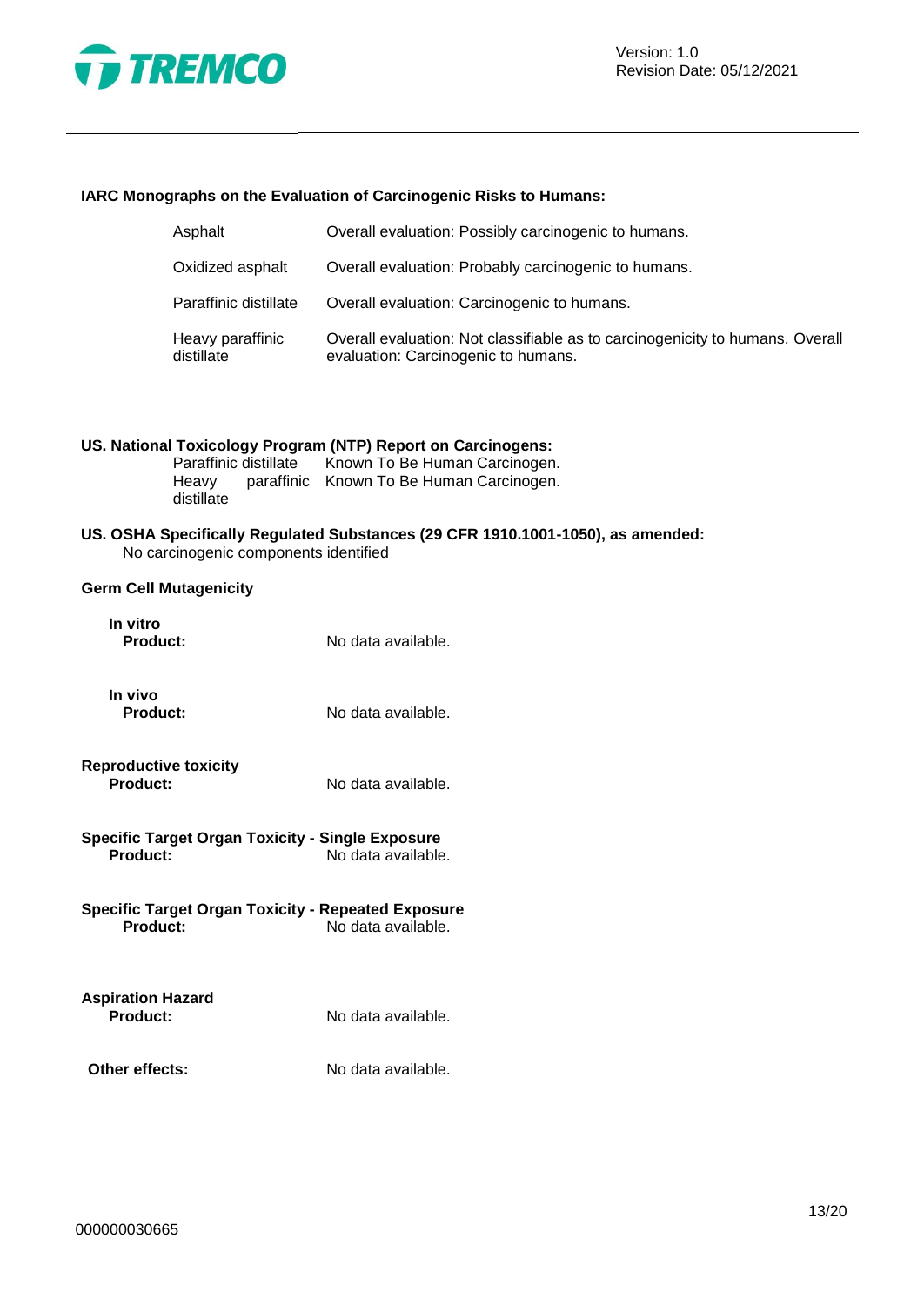

# **12. Ecological information**

# **Ecotoxicity:**

# **Acute hazards to the aquatic environment:**

| Fish<br><b>Product:</b>                         | No data available.                                                                                                                                                                                                                                                                                                                                                                                                                                                                                                                                                              |
|-------------------------------------------------|---------------------------------------------------------------------------------------------------------------------------------------------------------------------------------------------------------------------------------------------------------------------------------------------------------------------------------------------------------------------------------------------------------------------------------------------------------------------------------------------------------------------------------------------------------------------------------|
| Specified substance(s):<br>Barium boron oxide   | LC 50 (Harlequinfish, red rasbora (Rasbora heteromorpha), 96 h): 0.145<br>mg/l Mortality                                                                                                                                                                                                                                                                                                                                                                                                                                                                                        |
| Wood rosin                                      | LC 0 (Danio rerio, 96 h): 2.5 mg/l Read-across based on grouping of<br>substances (category approach), Key study<br>LC 50 (Danio rerio, 96 h): 5.4 mg/l Read-across based on grouping of<br>substances (category approach), Key study<br>LC 50 (Pimephales promelas, 96 h): 1.7 mg/l Read-across based on<br>grouping of substances (category approach), Key study<br>NOAEL (Pimephales promelas, 96 h): 0.625 mg/l Read-across based on<br>grouping of substances (category approach), Key study<br>LL 50 (Danio rerio, 96 h): < 10 mg/l Experimental result, Supporting study |
| Nonylphenoxy ethoxylate                         | LC 50 (Fathead Minnow, 96 h): 0.218 mg/l<br>LC 50 (Pimephales promelas, 96 h): 0.136 mg/l Read-across from<br>supporting substance (structural analogue or surrogate), Supporting study                                                                                                                                                                                                                                                                                                                                                                                         |
| <b>Aquatic Invertebrates</b><br><b>Product:</b> | No data available.                                                                                                                                                                                                                                                                                                                                                                                                                                                                                                                                                              |
| Specified substance(s):<br>Wood rosin           | EC 50 (Daphnia magna, 48 h): 911 mg/l Experimental result, Key study                                                                                                                                                                                                                                                                                                                                                                                                                                                                                                            |
| Nonylphenoxy ethoxylate                         | LC 50 (Daphnia magna, 48 h): 0.100 mg/l<br>LC 50 (Ceriodaphnia dubia, 48 h): 0.328 mg/l Read-across from supporting<br>substance (structural analogue or surrogate), Weight of Evidence study                                                                                                                                                                                                                                                                                                                                                                                   |

# **Chronic hazards to the aquatic environment:**

| <b>Fish</b><br><b>Product:</b>     | No data available.                                                                                                                                                                                                                                                                  |
|------------------------------------|-------------------------------------------------------------------------------------------------------------------------------------------------------------------------------------------------------------------------------------------------------------------------------------|
| Specified substance(s):<br>Asphalt | NOAEL (Oncorhynchus mykiss, 28 d): $>= 1,000$ mg/l Read-across from<br>supporting substance (structural analogue or surrogate), Key study<br>LL 50 (Oncorhynchus mykiss, 28 d): > 1,000 mg/l Read-across from<br>supporting substance (structural analogue or surrogate), Key study |
| Oxidized asphalt                   | LL 50 (Oncorhynchus mykiss, 28 d): > 1,000 mg/l QSAR QSAR, Key study<br>NOAEL (Oncorhynchus mykiss, 28 d): > = 1,000 mg/l QSAR QSAR, Key<br>study                                                                                                                                   |
| Paraffinic distillate              | NOAEL (Oncorhynchus mykiss, 28 d): 20.01 mg/l QSAR QSAR, Key study                                                                                                                                                                                                                  |
| Nonylphenoxy ethoxylate            | NOAEL (Oncorhynchus mykiss): +/- 6 µg/l Experimental result, Key study                                                                                                                                                                                                              |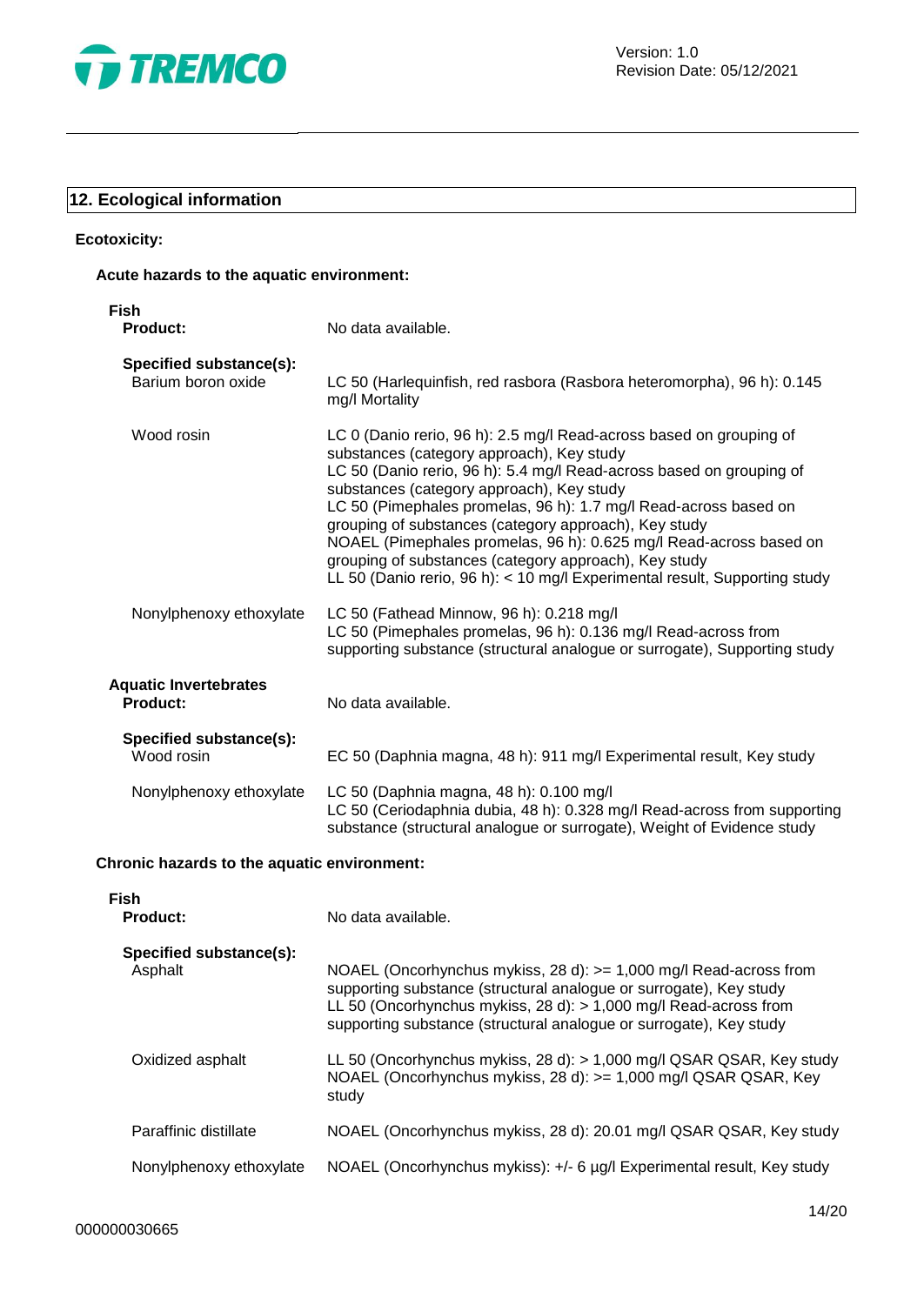

| <b>Aquatic Invertebrates</b><br><b>Product:</b>                                             | No data available.                                                                                                                                                                                                                                                                                                                                                                                                                                                                                                                      |
|---------------------------------------------------------------------------------------------|-----------------------------------------------------------------------------------------------------------------------------------------------------------------------------------------------------------------------------------------------------------------------------------------------------------------------------------------------------------------------------------------------------------------------------------------------------------------------------------------------------------------------------------------|
| Specified substance(s):<br>Nonylphenoxy ethoxylate                                          | NOEC (Daphnia magna, 21 d): 100 µg/l<br>NOAEL (Daphnia magna): 100 µg/l Experimental result, Key study                                                                                                                                                                                                                                                                                                                                                                                                                                  |
| <b>Toxicity to Aquatic Plants</b><br><b>Product:</b>                                        | No data available.                                                                                                                                                                                                                                                                                                                                                                                                                                                                                                                      |
| <b>Persistence and Degradability</b>                                                        |                                                                                                                                                                                                                                                                                                                                                                                                                                                                                                                                         |
| <b>Biodegradation</b><br><b>Product:</b>                                                    | No data available.                                                                                                                                                                                                                                                                                                                                                                                                                                                                                                                      |
| Specified substance(s):<br>Wood rosin                                                       | 71 % (28 d) Detected in water. Experimental result, Key study<br>73.3 % (28 d) Detected in water. Read-across based on grouping of<br>substances (category approach), Supporting study<br>80 % (28 d) Detected in water. Read-across based on grouping of<br>substances (category approach), Key study<br>89 % (28 d) Detected in water. Read-across based on grouping of<br>substances (category approach), Key study<br>> 0 % (28 d) Detected in water. Read-across based on grouping of<br>substances (category approach), Key study |
| <b>BOD/COD Ratio</b><br><b>Product:</b>                                                     | No data available.                                                                                                                                                                                                                                                                                                                                                                                                                                                                                                                      |
| <b>Bioaccumulative potential</b><br><b>Bioconcentration Factor (BCF)</b><br><b>Product:</b> | No data available.                                                                                                                                                                                                                                                                                                                                                                                                                                                                                                                      |
| Partition Coefficient n-octanol / water (log Kow)<br>Product:                               | No data available.                                                                                                                                                                                                                                                                                                                                                                                                                                                                                                                      |
| Specified substance(s):<br>Wood rosin                                                       | Log Kow: > 2.9 - < 5.7 30 °C Yes Read-across based on grouping of<br>substances (category approach), Key study<br>Log Kow: > 3 - 6.2 Yes Experimental result, Key study<br>Log Kow: $> 2.5 - < 7.6$ Yes Read-across based on grouping of substances<br>(category approach), Supporting study<br>Log Kow: > 1.9 - 7.7 Yes Experimental result, Key study<br>Log Kow: > 0.9 - < 6.6 30 °C Yes Read-across based on grouping of<br>substances (category approach), Key study                                                               |
| Nonylphenoxy ethoxylate                                                                     | Log Kow: 4.03 - 4.39 20.5 °C No Experimental result, Supporting study                                                                                                                                                                                                                                                                                                                                                                                                                                                                   |
| <b>Mobility in soil:</b>                                                                    | No data available.                                                                                                                                                                                                                                                                                                                                                                                                                                                                                                                      |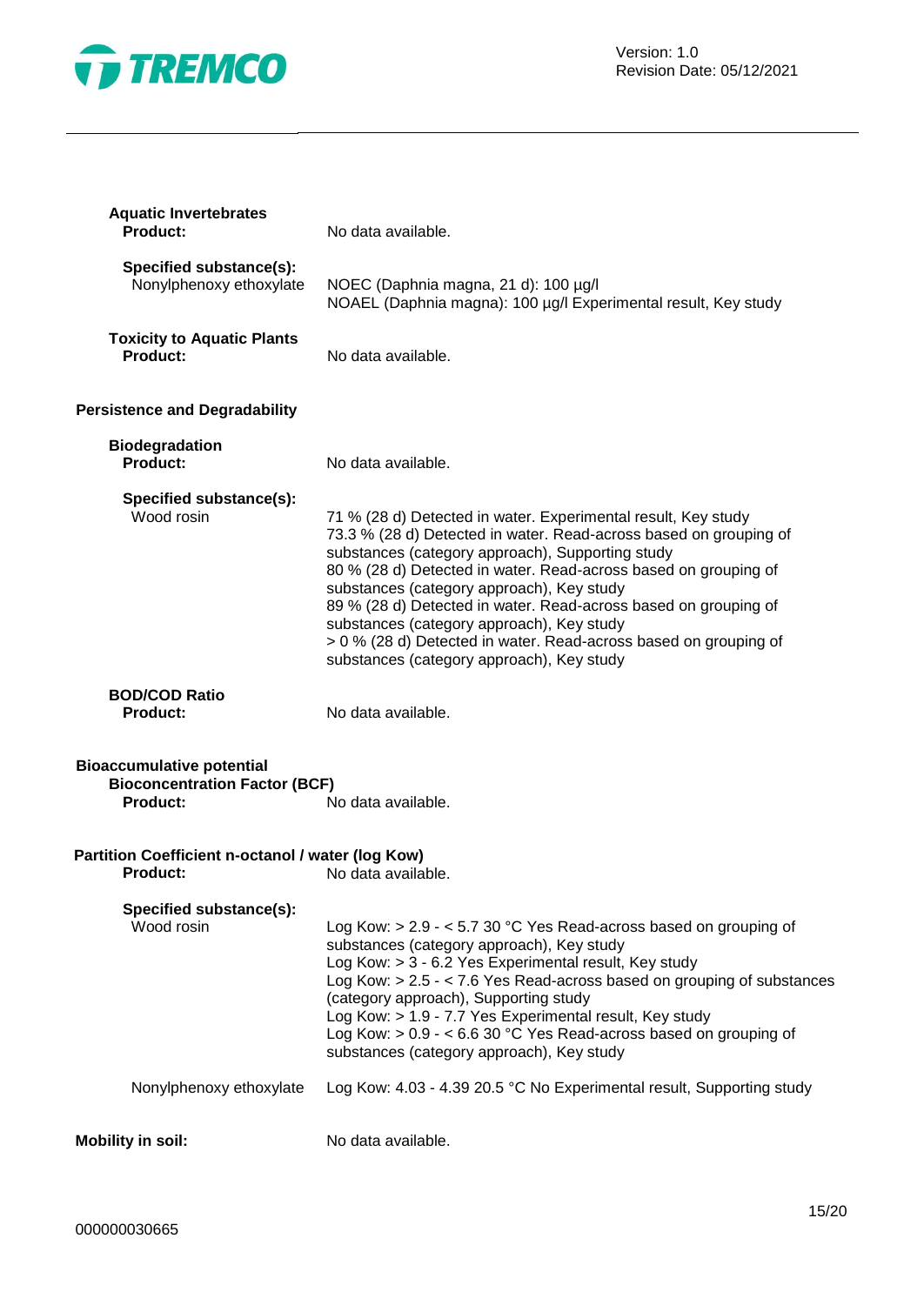

Version: 1.0 Revision Date: 05/12/2021

| Other adverse effects:         | Harmful to aquatic life with long lasting effects.                                                                                                                            |
|--------------------------------|-------------------------------------------------------------------------------------------------------------------------------------------------------------------------------|
| 13. Disposal considerations    |                                                                                                                                                                               |
| Disposal methods:              | Dispose of waste at an appropriate treatment and disposal facility in<br>accordance with applicable laws and regulations, and product<br>characteristics at time of disposal. |
| <b>Contaminated Packaging:</b> | No data available.                                                                                                                                                            |
|                                |                                                                                                                                                                               |

### **14. Transport information**

#### **TDG:**

Not Regulated

#### **CFR / DOT:**

Not Regulated

#### **IMDG:**

Not Regulated

# **15. Regulatory information**

# **US Federal Regulations**

# **TSCA Section 12(b) Export Notification (40 CFR 707, Subpt. D)**

None present or none present in regulated quantities.

#### **US. Toxic Substances Control Act (TSCA) Section 5(a)(2) Final Significant New Use Rules (SNURs) (40 CFR 721, Subpt E)**

None present or none present in regulated quantities.

## **US. OSHA Specifically Regulated Substances (29 CFR 1910.1001-1050), as amended**

| <b>Chemical Identity</b> | <b>OSHA hazard(s)</b>        |
|--------------------------|------------------------------|
| Ethylene oxide           | Reproductive toxicity        |
|                          | Mutagenicity                 |
|                          | Eye irritation               |
|                          | respiratory tract irritation |
|                          | Skin irritation              |
|                          | Flammability                 |
|                          | Skin sensitization           |
|                          | Acute toxicity               |
|                          | Cancer                       |
|                          | Central nervous system       |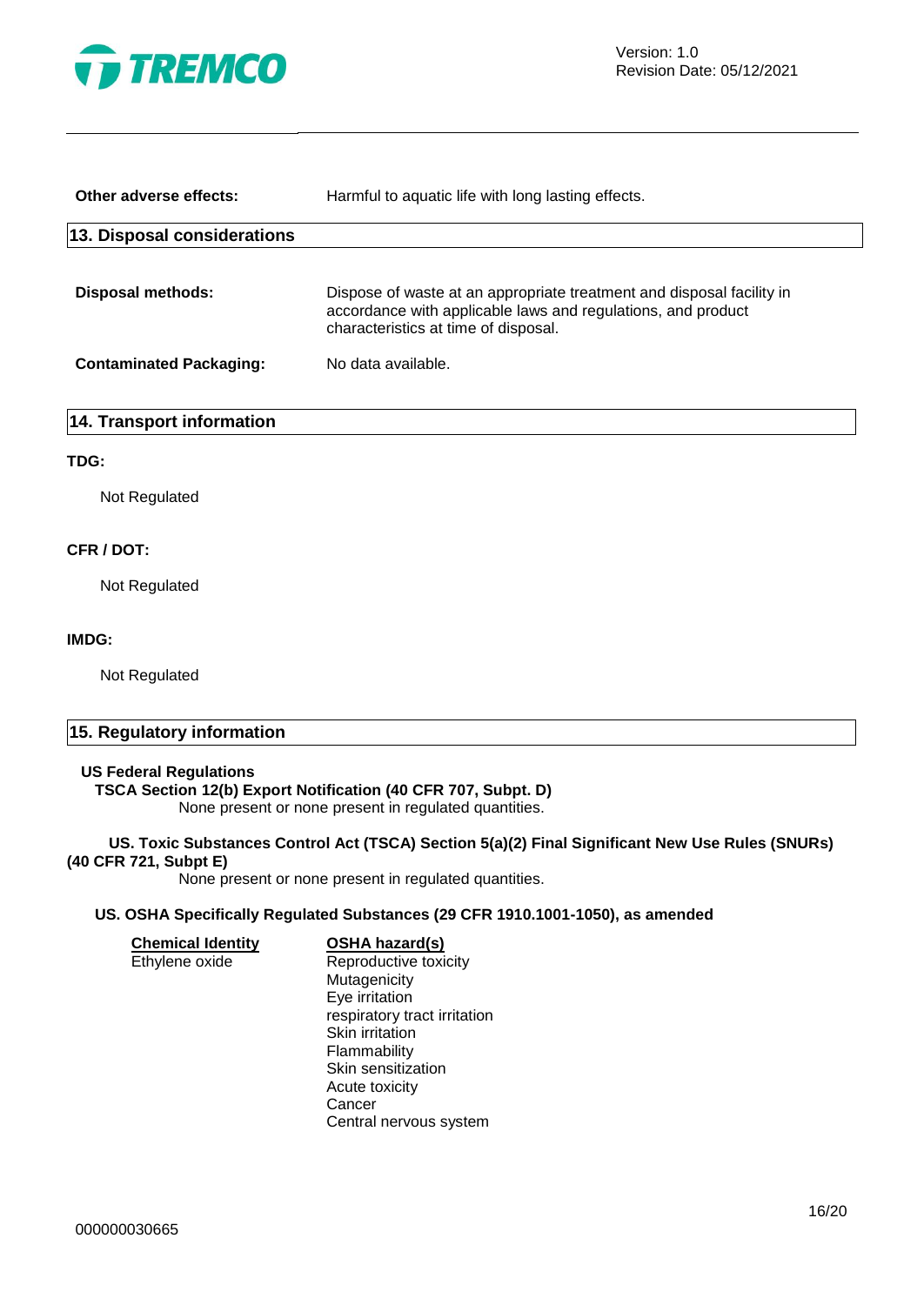

## **CERCLA Hazardous Substance List (40 CFR 302.4):**

| <b>Chemical Identity</b> |
|--------------------------|
| Asphalt                  |
| Barium boron oxide       |
| Sodium hydroxide         |
| <b>Styrene</b>           |
| Hydrogen sulfide         |
| Ethylene oxide           |
| p-Dioxane                |

# **Chemical Identity Reportable quantity**

 $100$  lbs.  $1000$  lbs. 1000 lbs. 1000 lbs. 100 lbs. 10 lbs. 100 lbs.

#### **Superfund Amendments and Reauthorization Act of 1986 (SARA)**

#### **Hazard categories**

Immediate (Acute) Health Hazards Delayed (Chronic) Health Hazard Respiratory or Skin Sensitization **Carcinogenicity** 

#### **SARA 302 Extremely Hazardous Substance**

|                          | Reportable |                                    |  |  |
|--------------------------|------------|------------------------------------|--|--|
| <b>Chemical Identity</b> | quantity   | <b>Threshold Planning Quantity</b> |  |  |
| Hydrogen sulfide         | 100 lbs.   | 500 lbs.                           |  |  |
| Ethylene oxide           | 10 lbs.    | 1000 lbs.                          |  |  |

#### **SARA 304 Emergency Release Notification**

None present or none present in regulated quantities.

#### **SARA 311/312 Hazardous Chemical**

| <b>Chemical Identity</b> | <b>Threshold Planning Quantity</b> |
|--------------------------|------------------------------------|
| Hydrogen sulfide         | 500lbs                             |
| Ethylene oxide           | 500lbs                             |

#### **SARA 313 (TRI Reporting)**

None present or none present in regulated quantities.

#### **Clean Air Act (CAA) Section 112(r) Accidental Release Prevention (40 CFR 68.130)**

| <b>Chemical Identity</b> | <b>Reportable quantity</b> |
|--------------------------|----------------------------|
| Hydrogen sulfide         | lbs                        |
| Ethylene oxide           | lbs                        |

**Clean Water Act Section 311 Hazardous Substances (40 CFR 117.3)** None present or none present in regulated quantities.

#### **US State Regulations**

#### **US. California Proposition 65**



#### **WARNING**

Cancer and Reproductive Harm - www.P65Warnings.ca.gov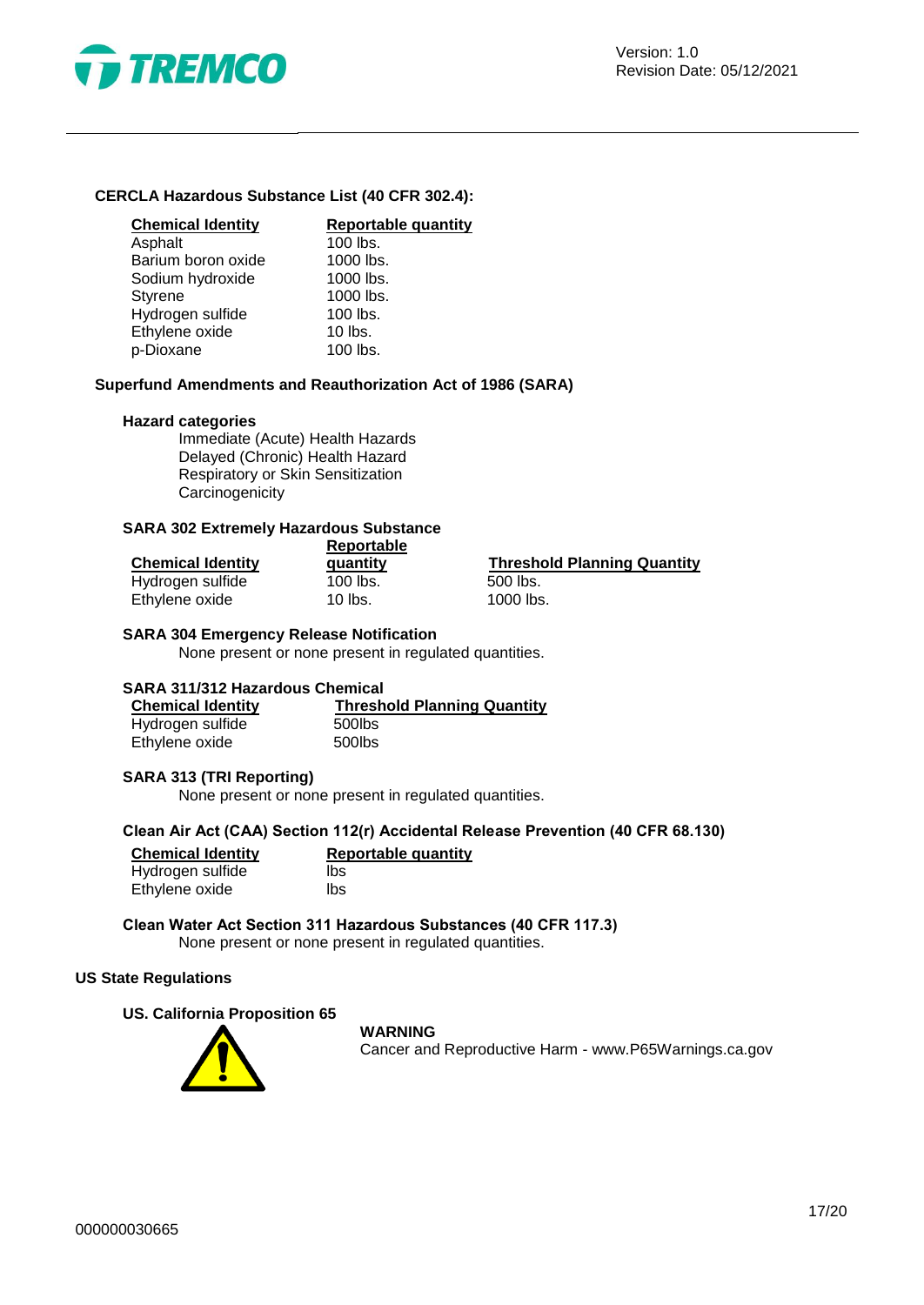

## **US. New Jersey Worker and Community Right-to-Know Act**

# **Chemical Identity Asphalt**

Oxidized asphalt Paraffinic distillate Heavy paraffinic distillate

# **US. Massachusetts RTK - Substance List**

**Chemical Identity** Asphalt Paraffinic distillate **Styrene** 

# **US. Pennsylvania RTK - Hazardous Substances**

**Chemical Identity** Asphalt Oxidized asphalt Paraffinic distillate

#### **US. Rhode Island RTK**

**Chemical Identity Asphalt** Paraffinic distillate

## **International regulations**

## **Montreal protocol**

Not applicable

#### **Stockholm convention**

Not applicable

## **Rotterdam convention**

Not applicable

## **Kyoto protocol**

Not applicable

## **VOC:**

| Regulatory VOC (less water and<br>exempt solvent) | $: 1$ q/l           |
|---------------------------------------------------|---------------------|
| VOC Method 310                                    | $\therefore$ 0.03 % |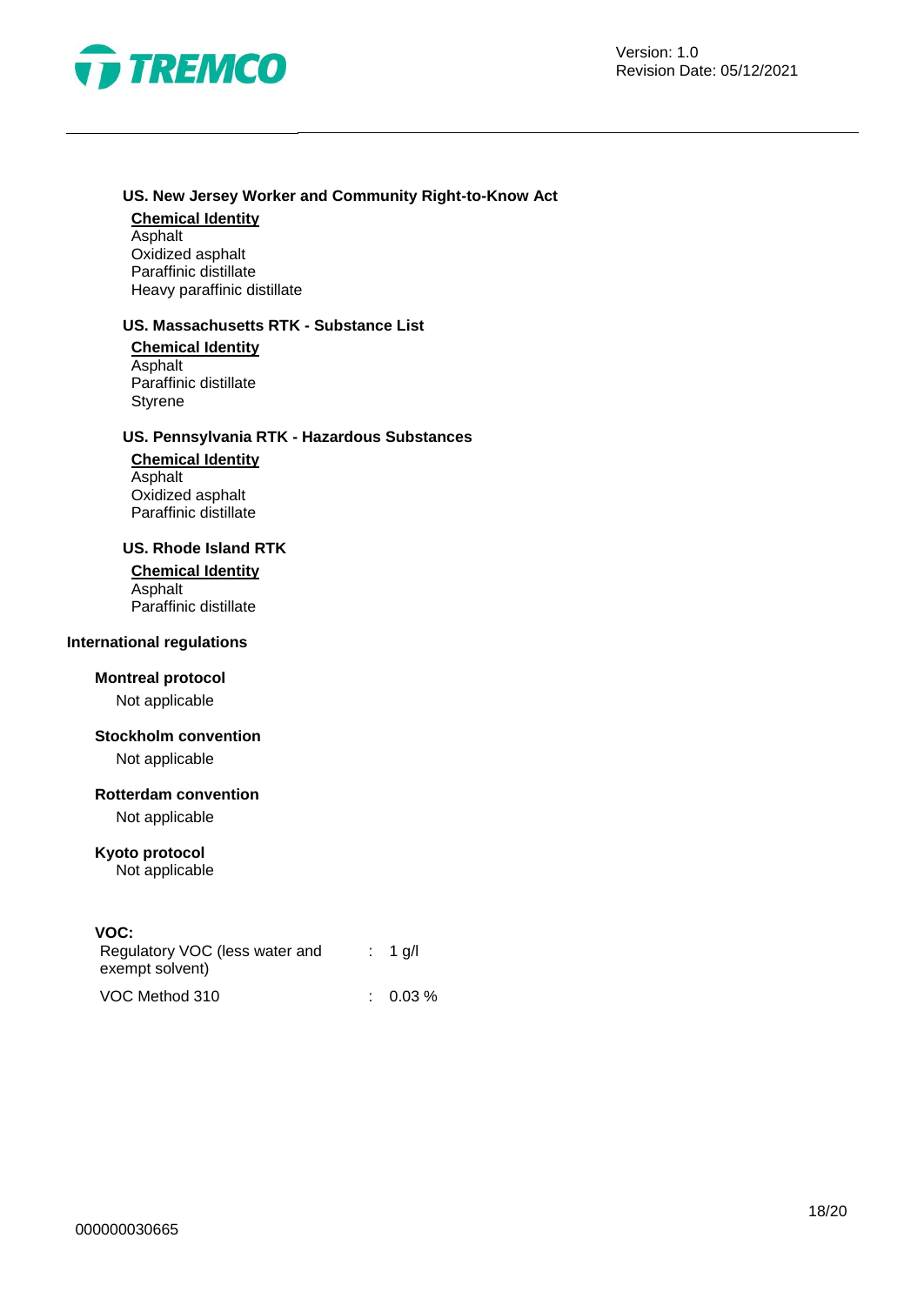

Version: 1.0 Revision Date: 05/12/2021

#### **Inventory Status:**

Australia AICS: One or more components in this product are not listed on or exempt from the Inventory.

Canada DSL Inventory List: One or more components in this product are not listed on or exempt from the Inventory.

Canada NDSL Inventory: One or more components in this product are not listed on or exempt from the Inventory.

Ontario Inventory: One or more components in this product are not listed on or exempt from the Inventory.

China Inv. Existing Chemical Substances: One or more components in this product are not listed on or exempt from the Inventory.

Japan (ENCS) List: One or more components in this product are not listed on or exempt from the Inventory.

Japan ISHL Listing: One or more components in this product are not listed on or exempt from the Inventory.

Japan Pharmacopoeia Listing: One or more components in this product are not listed on or exempt from the Inventory.

Korea Existing Chemicals Inv. (KECI): One or more components in this product are not listed on or exempt from the Inventory.

Mexico INSQ: One or more components in this product are not listed on or exempt from the Inventory.

New Zealand Inventory of Chemicals: One or more components in this product are not listed on or exempt from the Inventory.

Philippines PICCS: One or more components in this product are not listed on or exempt from the Inventory.

Taiwan Chemical Substance Inventory: One or more components in this product are not listed on or exempt from the Inventory.

US TSCA Inventory: One or more components in this product are not listed on or exempt from the Inventory.

EINECS, ELINCS or NLP: CHE CONSERVIATE: One or more components in this product are not listed on or exempt from the Inventory.